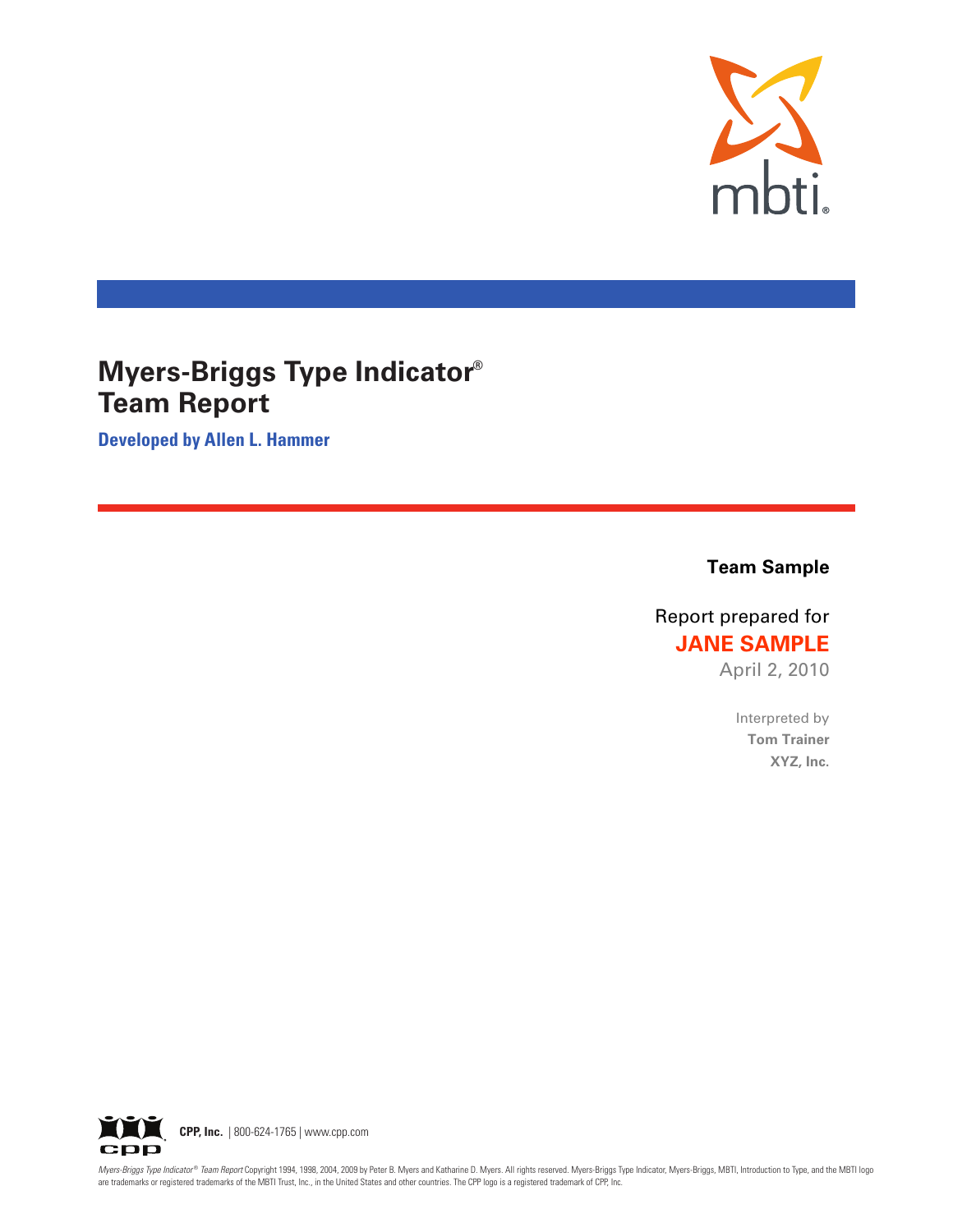

# **Introduction**

This report applies information from the *Myers-Briggs Type Indicator*® (MBTI®) instrument to your team. The MBTI tool was developed by Isabel Briggs Myers and Katharine Briggs and is based on Carl Jung's theory of psychological types. MBTI results can help each team member better understand how his or her team works. Knowing about personality type can also increase the quality of interactions among team members. This report's objective is to use the MBTI instrument to help all team members identify team strengths, potential challenges, and ways to improve performance.

**This Report Can Help Your Team and You**

- **• Identify strengths and potential challenges**
- **• Work around—or minimize—potential blind spots**
- **• Improve individual and group capacities to solve problems, communicate, and use conflict constructively**
- **• Maximize the natural advantages that result from the similarities and differences of team members**
- **• Develop team and individual action plans with specific steps to help improve performance**

A well-functioning team can accomplish more—and often better—work than can an individual or even a group of individuals working independently. Teams provide different perspectives on problems, mutual support for achieving objectives, and a shared sense of accomplishment. Yet teamwork also presents challenges because it requires that individuals with different viewpoints work closely together to accomplish a goal. Members of a team must learn how to listen to and communicate with one another—to truly understand and appreciate how their teammates see the world and prefer to work.

### **How Your MBTI Team Report Is Organized**

- **• Your team's personality type**
- **• Your team's strengths**
- **• Your team's potential blind spots**
- **• Your individual contributions to the team**
- **• Your potential blind spots**
- **• Team problem solving and your preferred problem-solving style**
- **• Team communication and your preferred communication style**
- **• Team conflict and your conflict style**
- **• Similarity/diversity on your team**
- **• Organizational influences on your team**
- **• Team and individual action plans**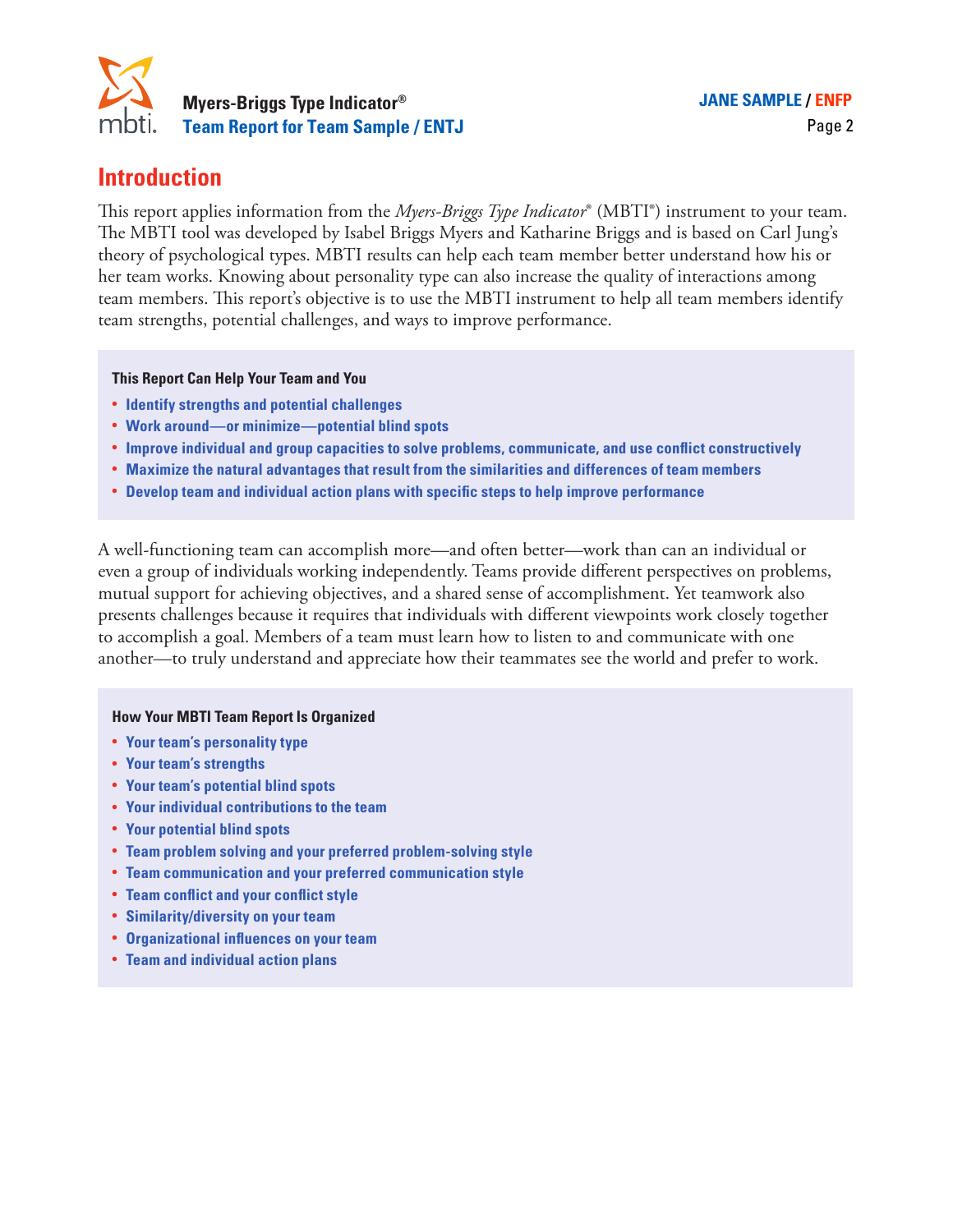

# **Your Team's Personality Type**

Learning about your team's personality type will help you understand how the team functions. A team type can be derived in various ways; in this report, it is calculated by counting the number of team members with each preference. The type table below shows the MBTI types of the people on your team.



Successful teamwork doesn't often come naturally—it takes commitment, skill, time, and effort. While there is no such thing as a perfect team, you may be able to continuously improve the effectiveness of your team by taking the action steps presented later in this report. Appreciating and understanding your teammates' personality types is an important first step.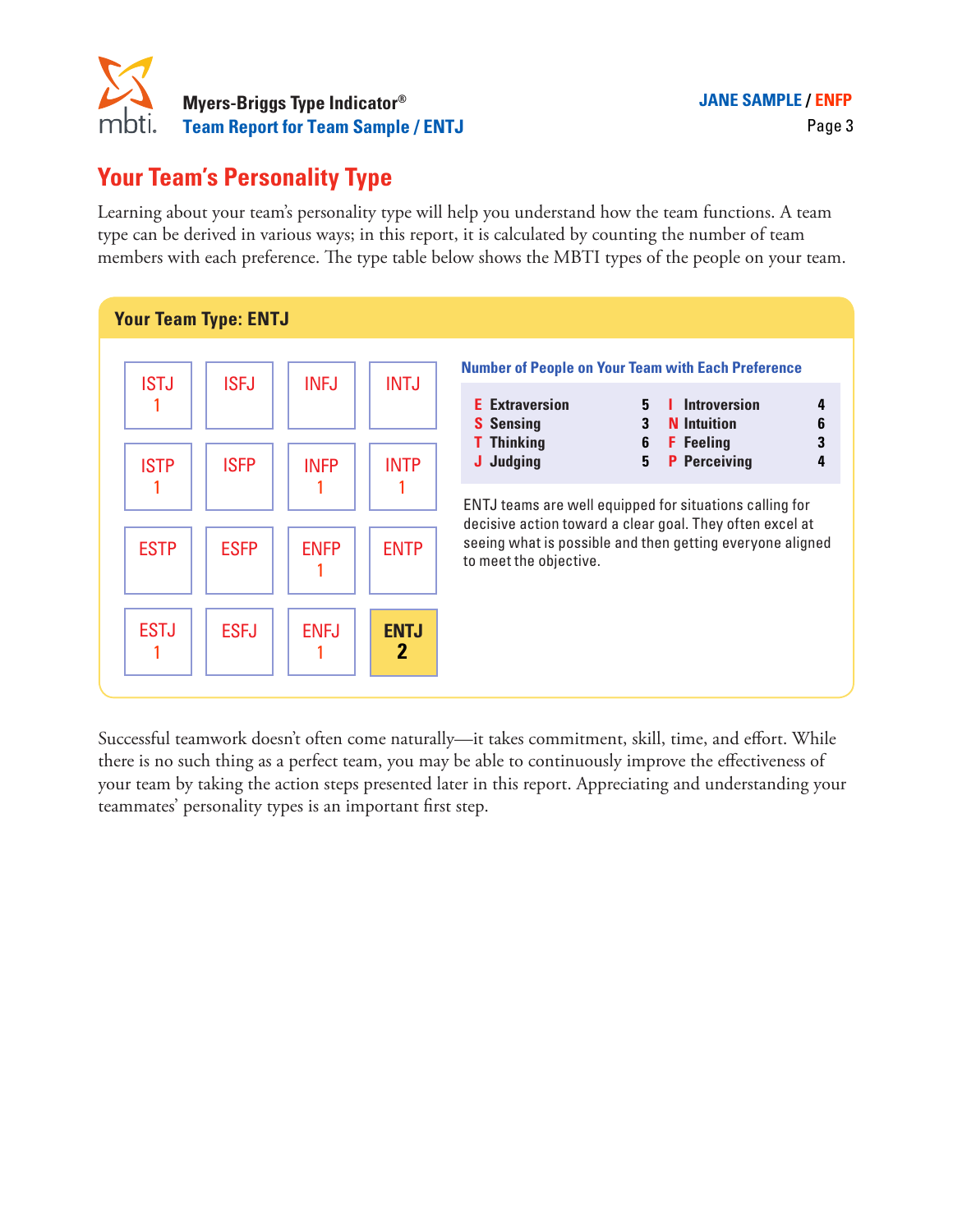

# **Your Team's Strengths**

Teams, like people, have strengths that flow naturally from their preferred type. Teams that understand and use their natural and preferred ways of taking in information and making decisions often achieve strong results. A team is most effective when it uses its preferred style to solve problems and perform tasks.

The chart below provides a snapshot of the strengths your team is likely to use. Not every strength will necessarily apply, however, depending on the mix of individual preferences represented on the team.

| <b>Team Strengths: ENTJ</b>                                                                                            | Needed? |
|------------------------------------------------------------------------------------------------------------------------|---------|
| Developing a clear vision of what is possible                                                                          |         |
| Thinking strategically                                                                                                 |         |
| Planning, organizing, and mobilizing people around the strategic plan                                                  |         |
| Setting ambitious goals                                                                                                |         |
| Getting everything and everyone aligned to meet those goals                                                            |         |
| Being willing to consider new opportunities                                                                            |         |
| Identifying logical but unintended consequences of actions                                                             |         |
| Considering the pros and cons of all possible solutions, not just the favored ones;<br>developing worst-case scenarios |         |
| Giving priority to the bottom line                                                                                     |         |
| Deciding things quickly and then taking action; making things happen                                                   |         |

### **Team Action Steps**

- } As a team, discuss each of these strengths.
- In the second column of the chart, place a check mark next to the strengths your team needs to solve its current problem or accomplish its tasks.
- } Identify how you can best use these strengths to your team's advantage.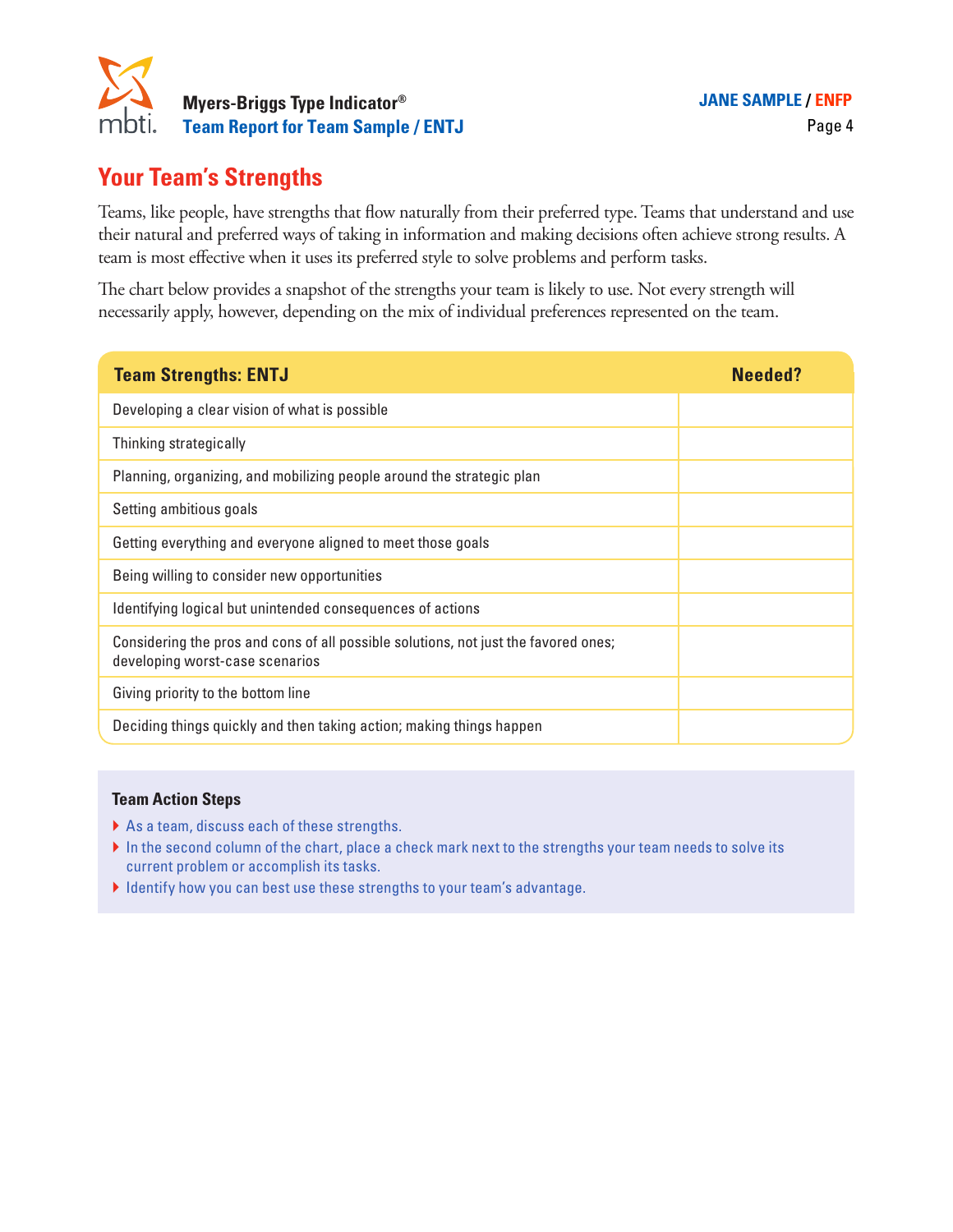

# **Your Team's Potential Blind Spots**

Just as each team has its strengths, it also has its likely blind spots—behaviors team members don't consider using or don't even see because they are so focused on the behaviors associated with the team's preferences. Blind spots can derail a team unless they are made visible and worked around.

The chart below lists your team's potential blind spots and offers suggestions for managing them. If your team includes a team leader whose type differs from the team type, or team members who are flexible in the use of their preferences, some of these blind spots may not apply.

| <b>Team Blind Spots: ENTJ</b>                                                                                                    | <b>Suggested Remedies</b>                                                                                                                                                            |
|----------------------------------------------------------------------------------------------------------------------------------|--------------------------------------------------------------------------------------------------------------------------------------------------------------------------------------|
| May neglect to recognize or reward members'<br>contributions because excellent performance is<br>taken for granted               | Make a conscious effort to identify, recognize, and<br>reward positive contributions; explicitly build this into<br>the team process                                                 |
| May fail to consider how decisions will affect<br>important customers or stakeholders                                            | Interview an important customer or stakeholder or<br>have someone on the team role-play a customer or<br>stakeholder reacting to the team's decision                                 |
| May make snap decisions and move to action too<br>quickly and then have to redo work later                                       | Make sure the team has spent time discussing all the<br>facts, possibilities, and implications of its decision                                                                       |
| Members may use their critical thinking on one<br>another rather than on problems                                                | Focus on the content of the idea, not the person who<br>presented it; avoid harsh words; allow time to entertain<br>possibilities                                                    |
| The team may steamroll over any and all obstacles                                                                                | Try to determine whether the obstacle is a sign of failure<br>to consider something important; try to influence others<br>rather than overwhelming them with power                   |
| May force-fit solutions instead of attentively<br>listening to and empathizing with customers to truly<br>understand their needs | Don't assume you know what customers or other<br>important stakeholders want; ask them explicitly and<br>follow up with questions designed to drill deeper into<br>their perspective |
| <b>Team Action Steps</b>                                                                                                         |                                                                                                                                                                                      |

- } Have a team member whose type differs from the team type serve as an observer and suggest alternative ways of proceeding.
- } Invite an outsider to perform this function.
- } Read about the strengths and challenges of teams with types different from your team's type.
- } Observe a team with a different team type to learn how that team accomplishes its tasks.
- } Brainstorm ways for the team to overcome its blind spots; post a list of strategies.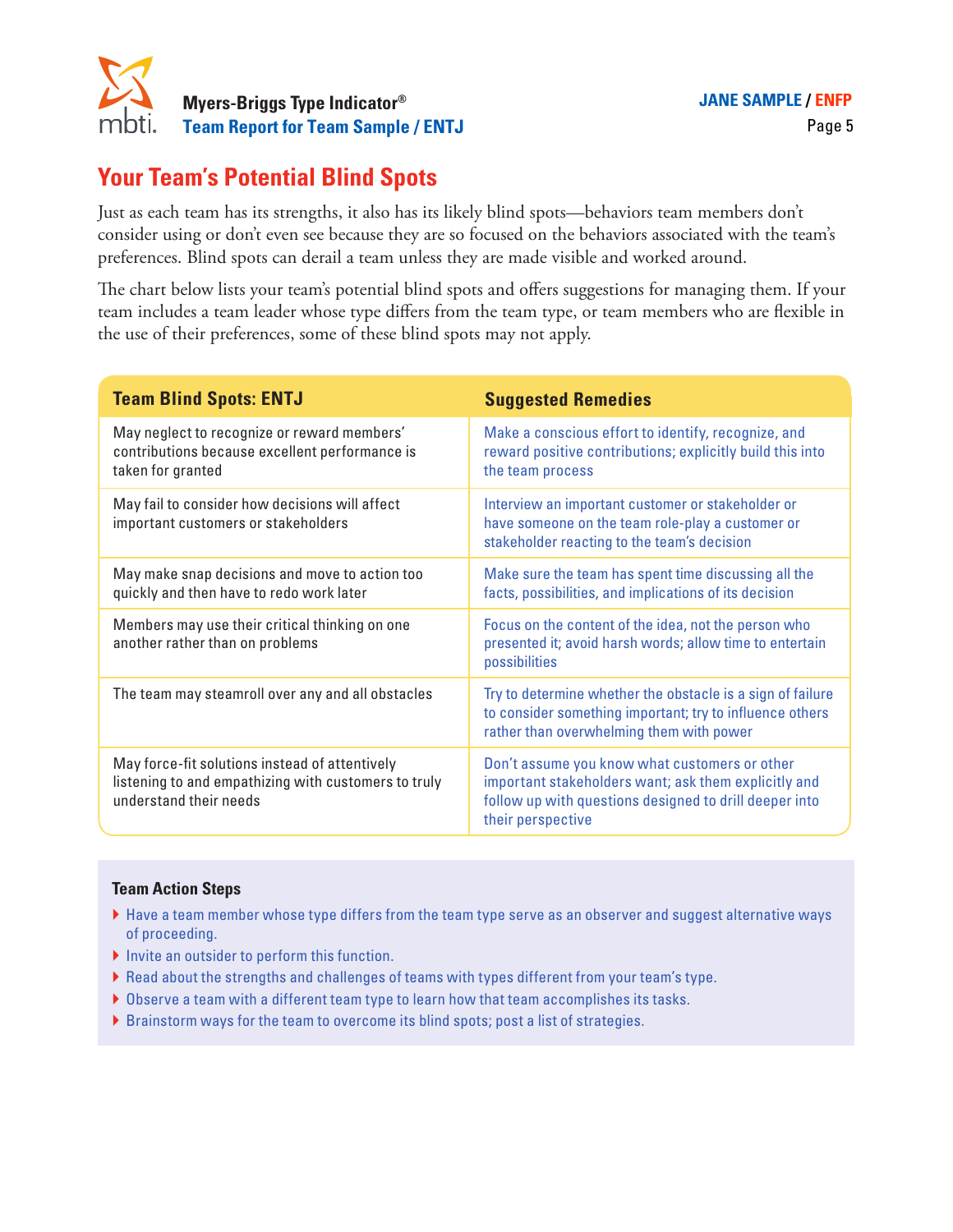

# **Your Individual Contributions to the Team**

Each member of your team has strengths related to his or her personality type. Knowing more about your type can help you better understand how you can use your strengths to help your team. You are at your best when you are acting out of your natural preferences. According to the results of your MBTI interpretation, you expressed your preferences as ENFP.

| <b>Your Type: ENFP</b>                                                                                                                                                                                                                 |                                                                                        |                                                                                                                                                             |
|----------------------------------------------------------------------------------------------------------------------------------------------------------------------------------------------------------------------------------------|----------------------------------------------------------------------------------------|-------------------------------------------------------------------------------------------------------------------------------------------------------------|
| <b>ISTJ</b><br><b>ISFJ</b><br><b>INFJ</b><br>INTJ<br><b>INFP</b><br><b>INTP</b><br><b>ISTP</b><br><b>ISFP</b><br><b>ESTP</b><br><b>ESFP</b><br><b>ENFP</b><br><b>ENTPI</b><br><b>ESFJ</b><br><b>ENFJ</b><br><b>ESTJ</b><br><b>ENTJ</b> | <b>E</b> Extraversion<br><b>N</b> Intuition<br><b>F</b> Feeling<br><b>P</b> Perceiving | ENFPs are energetic and enthusiastic. On a<br>team they generate new ideas and possibilities<br>to solve problems, and they continually push<br>for change. |

| <b>Your Strengths: ENFP</b>                                          | <b>Used Now?</b> |
|----------------------------------------------------------------------|------------------|
| Brainstorming new solutions                                          |                  |
| Thinking out loud                                                    |                  |
| Stimulating others' creative thinking                                |                  |
| Generating long-range possibilities                                  |                  |
| Motivating others and getting their buy-in                           |                  |
| Generating excitement about and enthusiasm for new projects or ideas |                  |
| Seeing the big picture                                               |                  |
| Making decisions based on personal values                            |                  |
| Reminding team members of common values                              |                  |
| Negotiating win-win solutions                                        |                  |
| Seeing other people's viewpoints                                     |                  |
| Driving change                                                       |                  |

- } Determine which of these behaviors describe you and consider how they are working for you. How might you use those behaviors to help the team?
- } Place a check mark in the second column of the chart above for each behavior you use with the team. Are any of your natural strengths not being brought to the team?
- } With team members, discuss how your strengths can help the team achieve its objectives.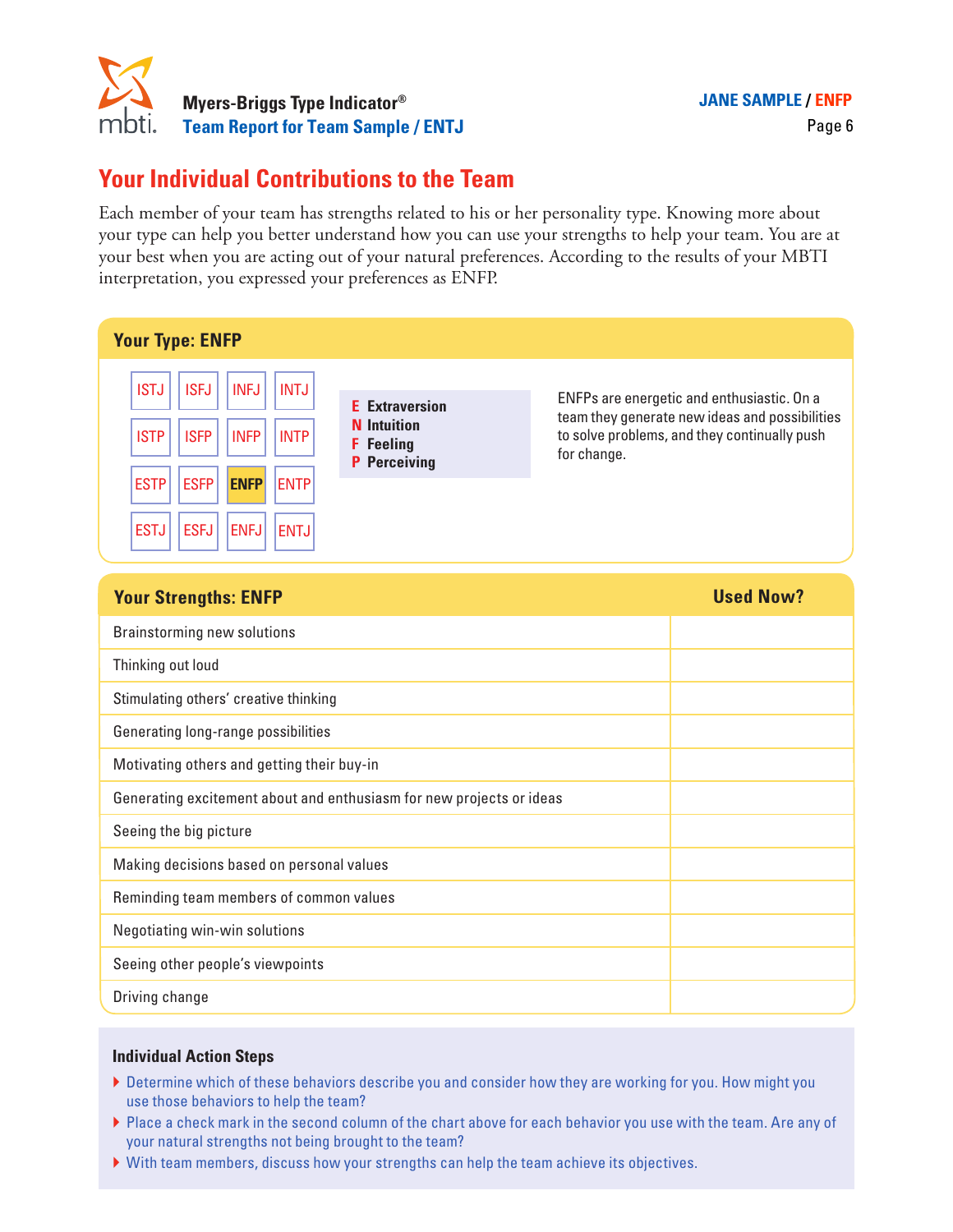

# **Your Potential Blind Spots**

Your type preferences carry with them potential blind spots as well as natural strengths. Team members who identify their blind spots can work around them. In the chart below are a number of potential blind spots along with suggestions for overcoming them.

| <b>Potential Blind Spots: ENFP</b>                                           | <b>Suggested Remedies</b>                                                                                                                                  |
|------------------------------------------------------------------------------|------------------------------------------------------------------------------------------------------------------------------------------------------------|
| May fail to consider whether your ideas are feasible                         | Learn to ask the more detail-oriented team members<br>for feedback on your proposals before presenting<br>them to the entire team                          |
| May give scattered or somewhat disorganized<br>presentations to the team     | Use an outline to help organize your thoughts and<br>keep it in front of the team when you are presenting                                                  |
| May fail to make a clear distinction between a<br>possibility and a decision | Announce explicitly to team members when you<br>are thinking out loud vs. when you have reached a<br>decision; write down the decision and circulate it    |
| May annoy team members by seeming to change your<br>mind frequently          | Let team members know when you are verbally<br>exploring possibilities so they do not believe that<br>every possibility you discuss is another action item |
| May burn out by running from one possibility to<br>another                   | Stay focused on a manageable list of priorities to help<br>prevent burnout                                                                                 |
| May neglect to consider the impact of your ideas on<br>the bottom line       | Explicitly communicate to team members and<br>shareholders how your ideas will contribute to<br>improving the bottom line                                  |

Your preferences for ENFP differ from your team's preferences for ENTJ. You will probably agree with and support how your team operates in some areas but not in others. Work at listening carefully and trying to understand the viewpoints of other team members whose preferences are different from yours. Consider also, however, when your different way of seeing the world and approaching problems can be an advantage to the team.

Functioning well as an ENFP is how you will contribute the most to your team. But it is also important to learn to be flexible when the situation calls for it. Being flexible does not mean changing your type. Being flexible means that you have a clear preference but are able to use an opposite preference when you choose to do so.

- } Determine which of the blind spots in the chart describe your behavior on this team.
- } Ask yourself whether any of these behaviors are hindering your team's performance. If yes, try the suggested remedies and ask a team member you trust for feedback to chart your progress.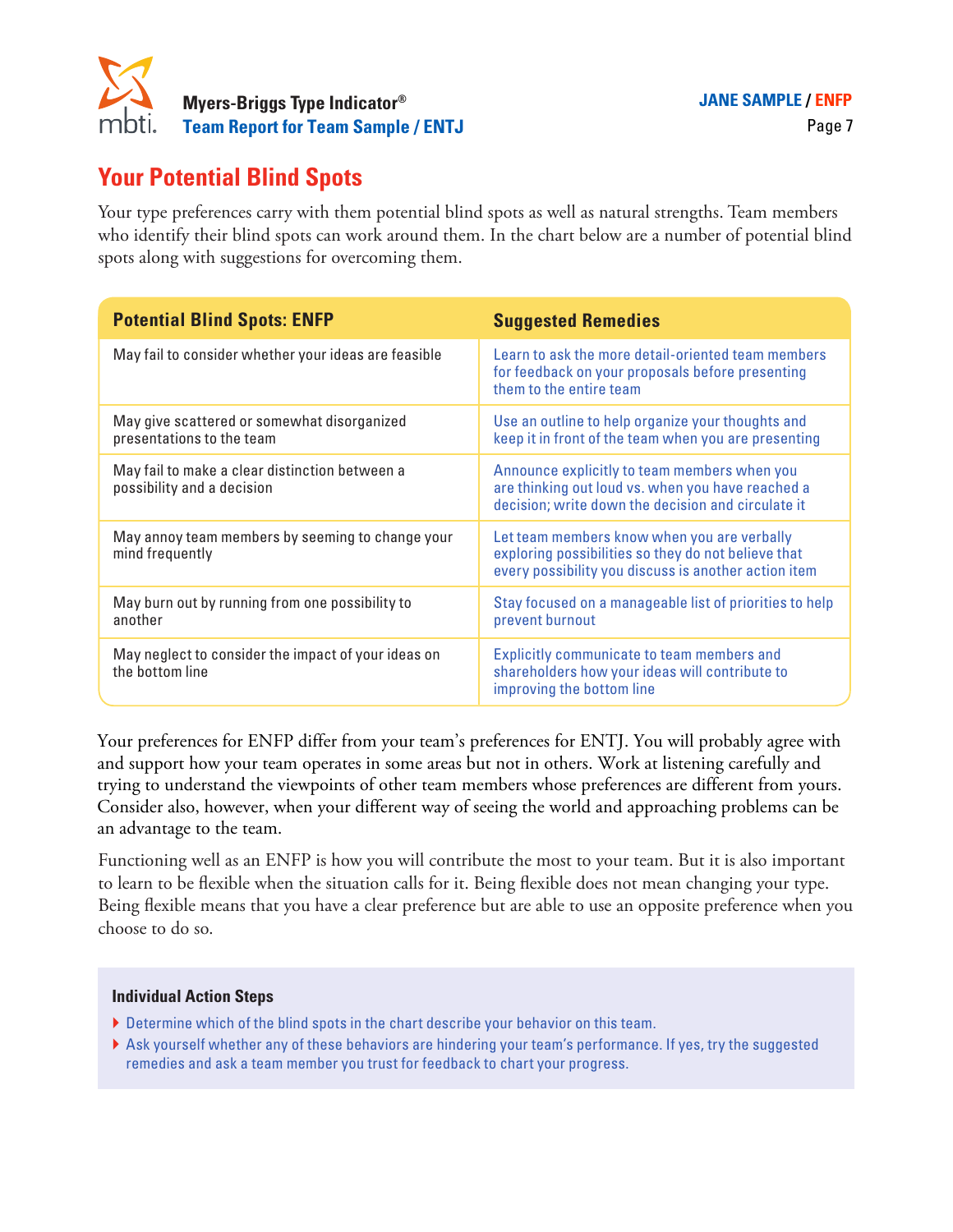

# **Team Problem Solving**

Team problem solving involves collecting information and then making a decision—the two behaviors that form the core of psychological type. Isabel Myers believed that the best way to solve a problem is to use the four type functions deliberately and in a specific order: Sensing, Intuition, Thinking, and Feeling. The arrows in the diagram below illustrate this Z-model process.

Yet when most teams solve problems, they tend to rely more on their two preferred type functions instead of using all four functions in order. Because your team type is ENTJ, the team will tend to rely first on Thinking and then on Intuition, as these behaviors come most easily to your team. So the team will spend most of its time using the behaviors shown in the Thinking and Intuition boxes.

| <b>Sensing (S)</b><br>• Identify relevant facts<br>• Act based on experience<br><b>Determine realistic constraints</b><br>• Devise and implement incremental solutions<br>• Question radical new approaches             |  | <b>INTUITION (N)</b><br><b>Consider all possibilities</b><br>$\bullet$<br><b>Brainstorm alternatives</b><br>Solve multiple problems at the same time<br>$\bullet$<br><b>Consider the future</b><br><b>Identify trends and patterns</b><br>$\bullet$ |  |
|-------------------------------------------------------------------------------------------------------------------------------------------------------------------------------------------------------------------------|--|-----------------------------------------------------------------------------------------------------------------------------------------------------------------------------------------------------------------------------------------------------|--|
| <b>THINKING (T)</b><br><b>Analyze the underlying issue</b><br><b>Dissect the problem</b><br><b>Debate or argue to surface all opinions</b><br><b>Create or apply a model</b><br><b>Question fundamental assumptions</b> |  | Feeling (F)<br>• Involve all parties<br>• Consider effects of decisions on others<br>• Use values to evaluate options<br>• Get buy-in from stakeholders<br>• Work to keep harmony on the team                                                       |  |

Your team will have less interest in, and spend less time on, behaviors associated with Feeling and Sensing. In fact, it may short-circuit the Z-model process and use *only* the Thinking and Intuition steps. You may notice this dynamic at work in team meetings. However, if the team neglects to use Feeling, it may miss what is most important to its customers or clients. If it neglects to use Sensing, it may miss relevant facts that it needs to solve problems and make decisions. Team performance may suffer if all four functions are not considered.

### **Team Action Steps**

- $\blacktriangleright$  The next time the team faces a decision, work through the steps in the order indicated by the arrows above.
- } Identify team members, or someone from outside the team, who can help your team address the Sensing and Feeling aspects of problem solving.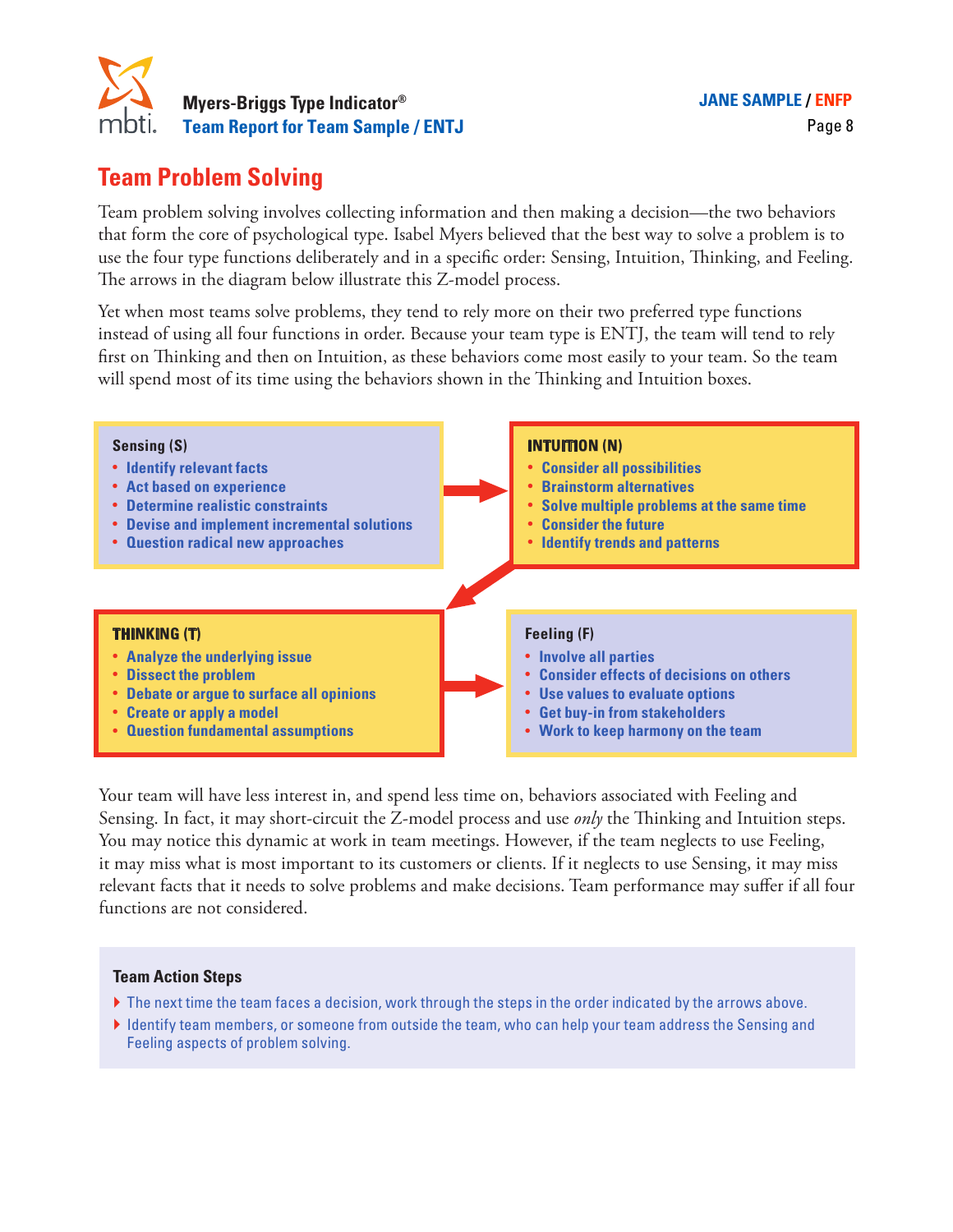

### **Your Individual Type and Problem Solving**

As a person who prefers ENFP, you likely prefer a problem-solving style that primarily involves the use of Intuition and Feeling. You probably like to create entirely new possibilities that can help others and tend to be concerned about the impact of your decisions on others. You are less likely to want to spend time on facts and details, so your ideas may not be very practical. You also may neglect to consider the strategic impact of your decisions.

Because your individual type, ENFP, is different from your team's type, ENTJ, your problem-solving approach will be different as well. You may be able to help the team work around some of its blind spots by bringing your individual perspective to the problem-solving process. The approximate amount of time and energy you and the team tend to spend on each function is represented in the circles below. What impact have these differences had on your role in team decisions and at team meetings?



- } Make sure you bring your strengths in the Intuition and Feeling steps of the Z-model to the team's problemsolving process.
- } Pay special attention and be patient when the team is using Sensing and Thinking—you may try to rush the team through these steps. Use the questions in the Sensing and Thinking boxes in the Z-model as a guide.
- } Support anyone on the team who is using Sensing and Thinking.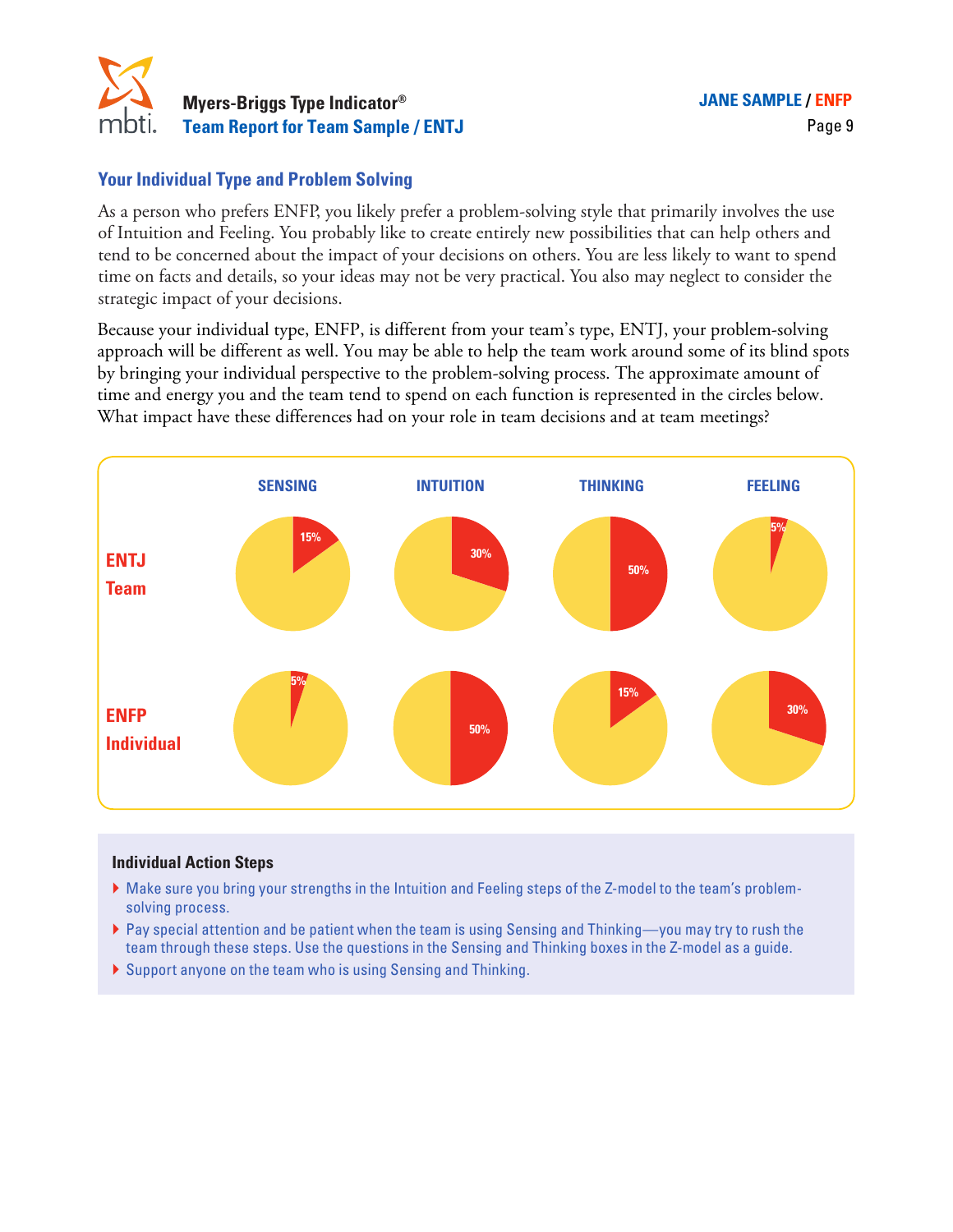

# **Team Communication**

Many advantages of teamwork—different perspectives on a problem, availability of more information and experience, multiple ideas, and mutual support—can be realized only if team members communicate with one another effectively. Your team type affects how your team tends to communicate.

### **Team Communication Style: Extraversion**

The majority of team members express a preference for Extraversion and may:

- Spend a lot of time communicating with one another, either formally in meetings or informally
- Arrive at solutions through discussion; they tend to think out loud
- Move quickly from one topic to another and interrupt others while doing so
- Overwhelm the quieter team members

### **Team Communication Style: Intuition**

The majority of team members express a preference for Intuition and may:

- Spend a lot of time discussing new ideas and possibilities for the future
- Communicate in generalities or abstractions and finish each other's sentences
- Have difficulty supporting their ideas with concrete facts, which will frustrate team members with a Sensing preference

### **Team Communication Style: Thinking**

The majority of team members express a preference for Thinking and may:

- Like to discuss the pros and cons of each alternative
- Enjoy a lively, friendly debate or argument
- Pick apart one another's communication, looking for inconsistencies or flaws
- Unwittingly hurt the feelings of some team members who prefer Feeling

### **Team Communication Style: Judging**

The majority of team members express a preference for Judging and may:

- Want to communicate only enough information to make a quick decision
- Want to move systematically through the agenda, checking off topics as they go
- Express impatience if anyone brings up issues that might delay taking action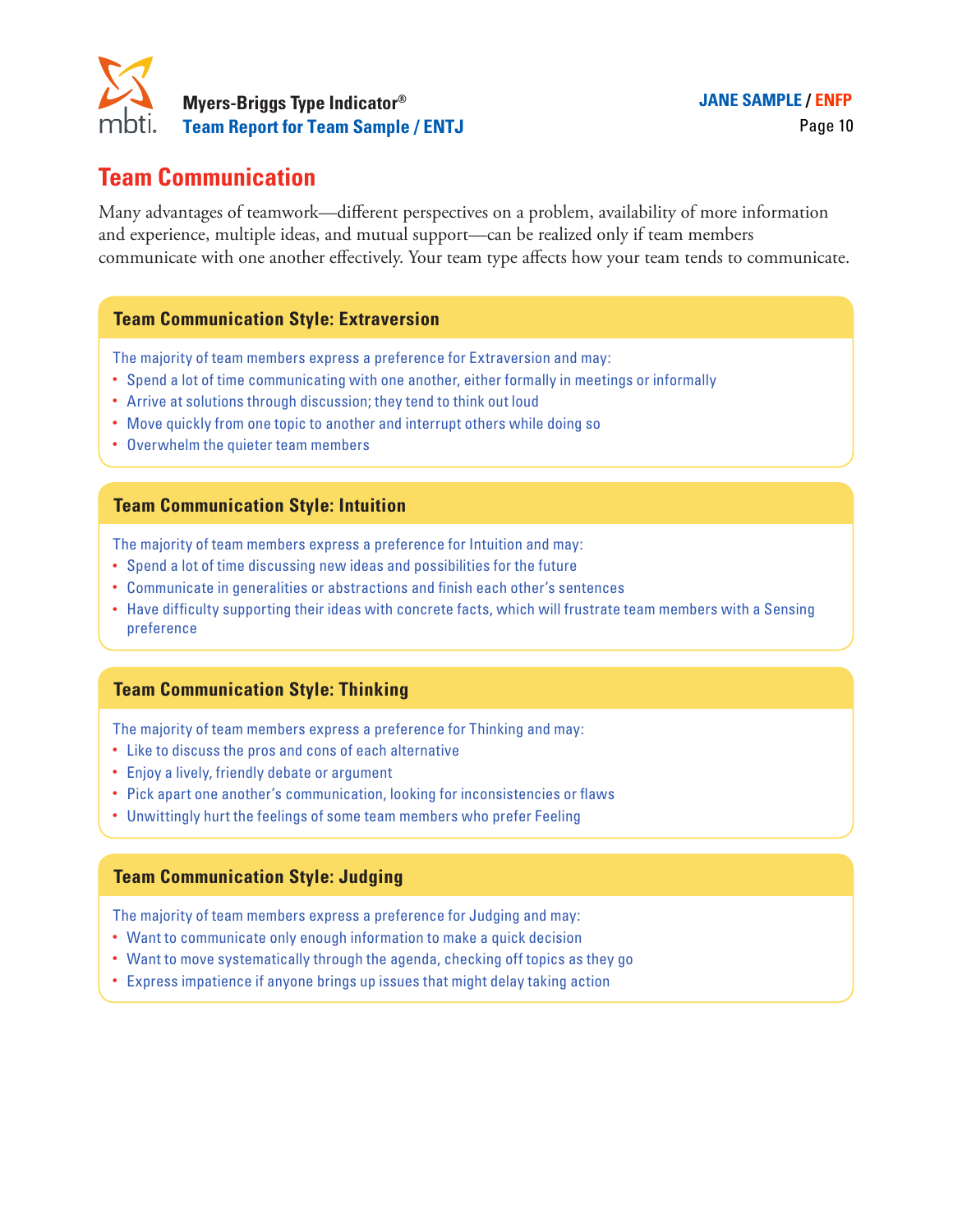

**® JANE SAMPLE / ENFP**

### **Team Action Steps**

- } Make sure that those who prefer Introversion have an opportunity to speak, and when they do, don't interrupt.
- } Ask those who prefer Sensing to present facts or experiences that address the practicality of new ideas, including the realistic constraints under which the team must work.
- } Ask those who prefer Feeling how the team can enlist cooperation from others or improve cooperation within the team.
- } Ask those who prefer Perceiving if there is any more information that needs to be considered before a decision is made.

### **Your Individual Type and Communication**

You like to think out loud and tend to communicate whatever crosses your mind to a broad network of people. You may interrupt others in your eagerness to share your thoughts. You generally communicate new ideas and possibilities. Your energy and warm enthusiasm are often apparent when you speak or write. Your communication tends to be about what could happen in the future and may be abstract. You may jump quickly from one topic to another and lose some people in the process. Additionally, you may not include enough concrete details for some of your listeners. You are concerned about how information or decisions will affect others.

- } Stop talking occasionally and listen carefully to what others have to say.
- } When necessary, support your ideas with facts or data.
- } Convey how your ideas will contribute to the bottom line.
- } Let people know when you are just thinking out loud and when you have made a decision. Some of your listeners may not be able to tell.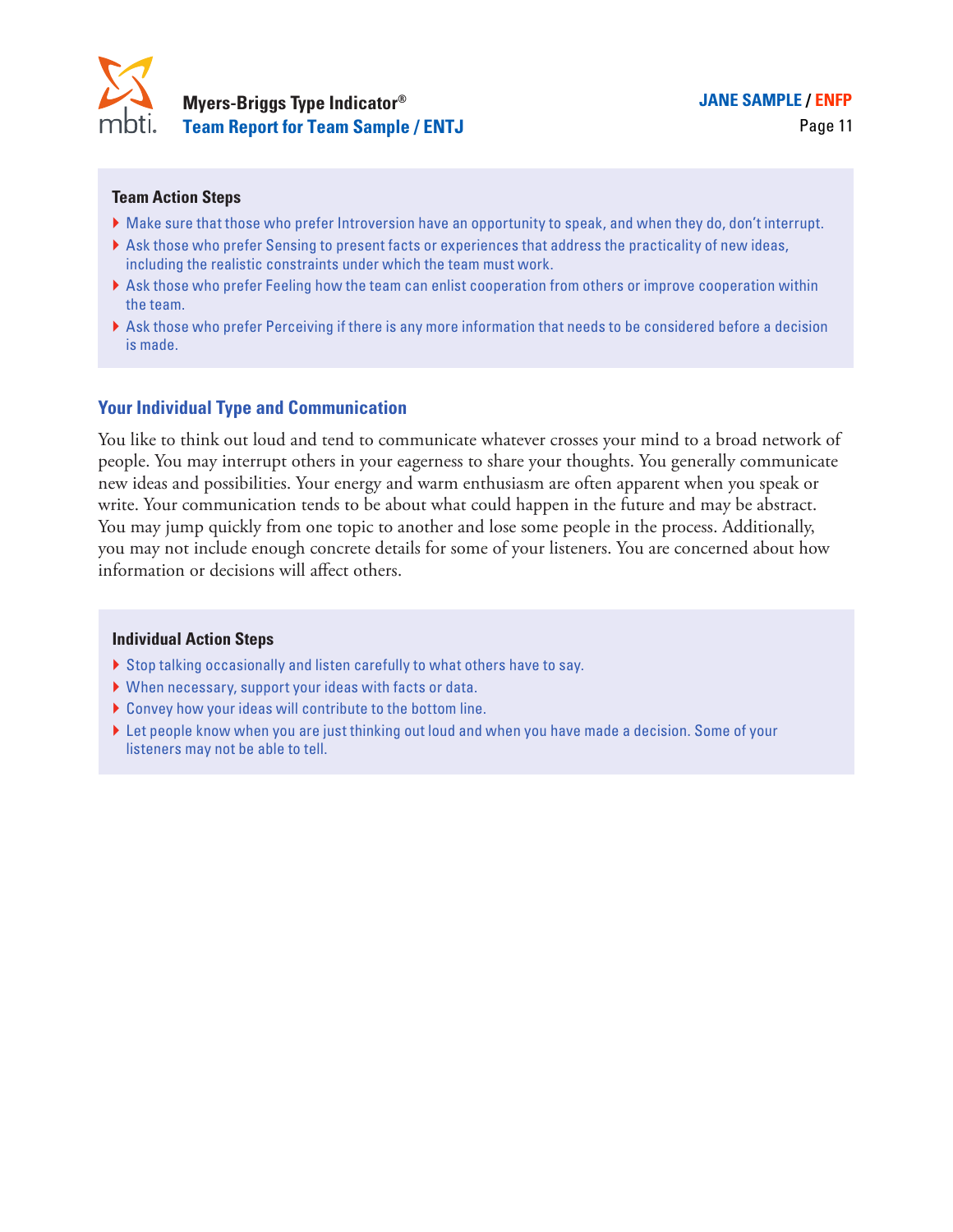

# **Team Conflict**

A certain amount of conflict can be expected on any team. The first step in addressing conflict is to identify possible sources. Tension or conflict can result from either similarities or differences among team members' preferences. Consider below whether some of your team's disagreements, either among team members or with people outside the team, may be due to how team members approach problems and tasks.

If understood and handled appropriately and constructively, conflict can be useful and even productive. It can provide an opportunity to learn how others approach problems and thus can increase creativity. Additionally, when conflict is resolved well, the result can be buy-in and consensus.

### **Conflict Source: Extraversion–Introversion Differences**

How much should team members interact and how much discussion do we need?

- **Extraverted** types probably will want to discuss most issues and to arrive at decisions by thinking out loud. They want to know what everyone is thinking. Tension may result if they feel that the Introverts are purposely withholding information, which may lead the Extraverts to question the Introverts' motives or commitment.
- **Introverted** types probably will want to think things through before discussing them. They want to be sure where they stand before they announce a decision. They may feel constantly interrupted and unable to get their work done because they are always being called to meetings or conversations with the Extraverts.

### **Conflict Source: Sensing–Intuition Differences**

Should the team emphasize experience and tradition, or new opportunities and possibilities?

- **Sensing** types probably will want to stick close to the facts and base decisions on their experience with what has worked in the past. They may believe that most ideas from the Intuitive types are unrealistic and not worth wasting time on.
- **Intuitive** types likely will want to identify new opportunities and possibilities and pursue them with enthusiasm. They may feel that the Sensing types quash their ideas, and therefore their motivation, before giving them a chance.

### **Conflict Source: Thinking–Feeling Differences**

Should the team make decisions by objectively weighing pros and cons, or by subjectively considering values and impact on others?

- **Thinking** types will want to make logical decisions based on sound and agreed-on principles that can be applied fairly and evenly. They may believe that the Feeling types are playing favorites or are unwilling to make the tough decisions needed.
- **Feeling** types prefer to make their decisions based on values—on what is most important to them or to others. They may perceive the Thinking types as cold or uncaring.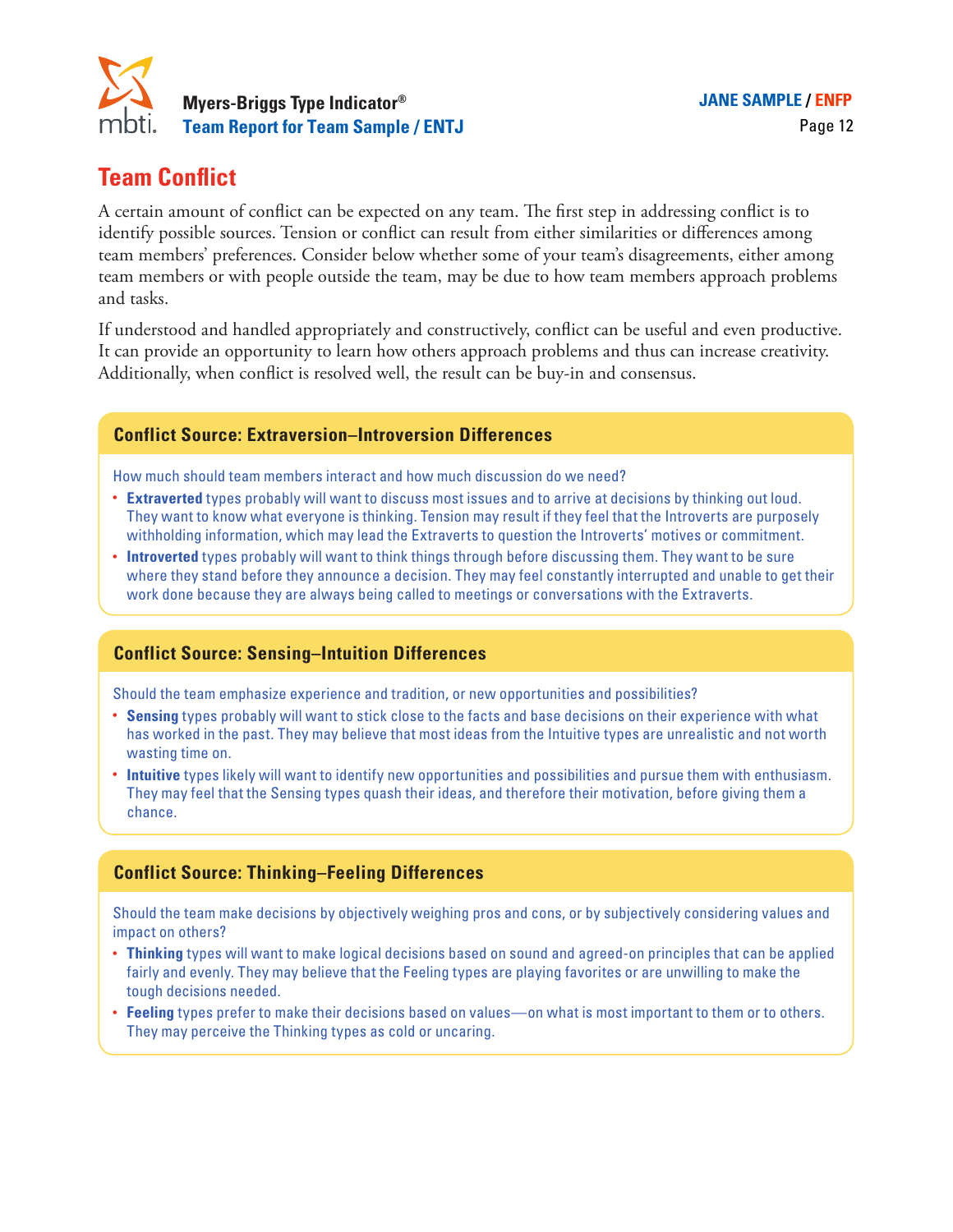

### **® JANE SAMPLE / ENFP**

### **Conflict Source: Judging–Perceiving Differences**

How much scheduling and organization do we need to accomplish our tasks? How much information does the team need to make a decision?

- **Judging** types will want to get things decided, organized, and scheduled right away. They like to plan the work and work the plan. They may see the Perceiving types as wishy-washy, indecisive, and unorganized.
- **Perceiving** types prefer to work at their own pace, which sometimes means finishing in a burst of energy at the last minute. They like to hold off on decisions to make sure they have all the necessary information. They may see the Judging types as controlling.

#### **Team Action Steps**

- } Adopt an attitude of respect and appreciation for the other members of your team.
- } Review the four potential sources of conflict and discuss whether they are causing tension, conflict, or stress on the team.
- In discussing any conflict, be open and honest yet calm about your thoughts and feelings. Invite feedback from others, and then listen carefully to what they have to say.

### **Your Individual Type and Conflict**

As a person who prefers ENFP, ask yourself whether you are contributing to team tension or conflict in the following ways:

- Am I overwhelming quieter team members or constantly interrupting them?
- Am I presenting unrealistic ideas with no supporting data?
- Am I more interested in people and process than in results?
- Am I delaying team action by constantly bringing up new information?

- } Reflect further on the questions above and consider any adverse impact on the team.
- } If you are not sure of your impact, ask for feedback from the team or from a trusted team member.
- } Choose one or more team members whose preferences are different from yours and discuss any tensions or conflicts resulting from your different styles.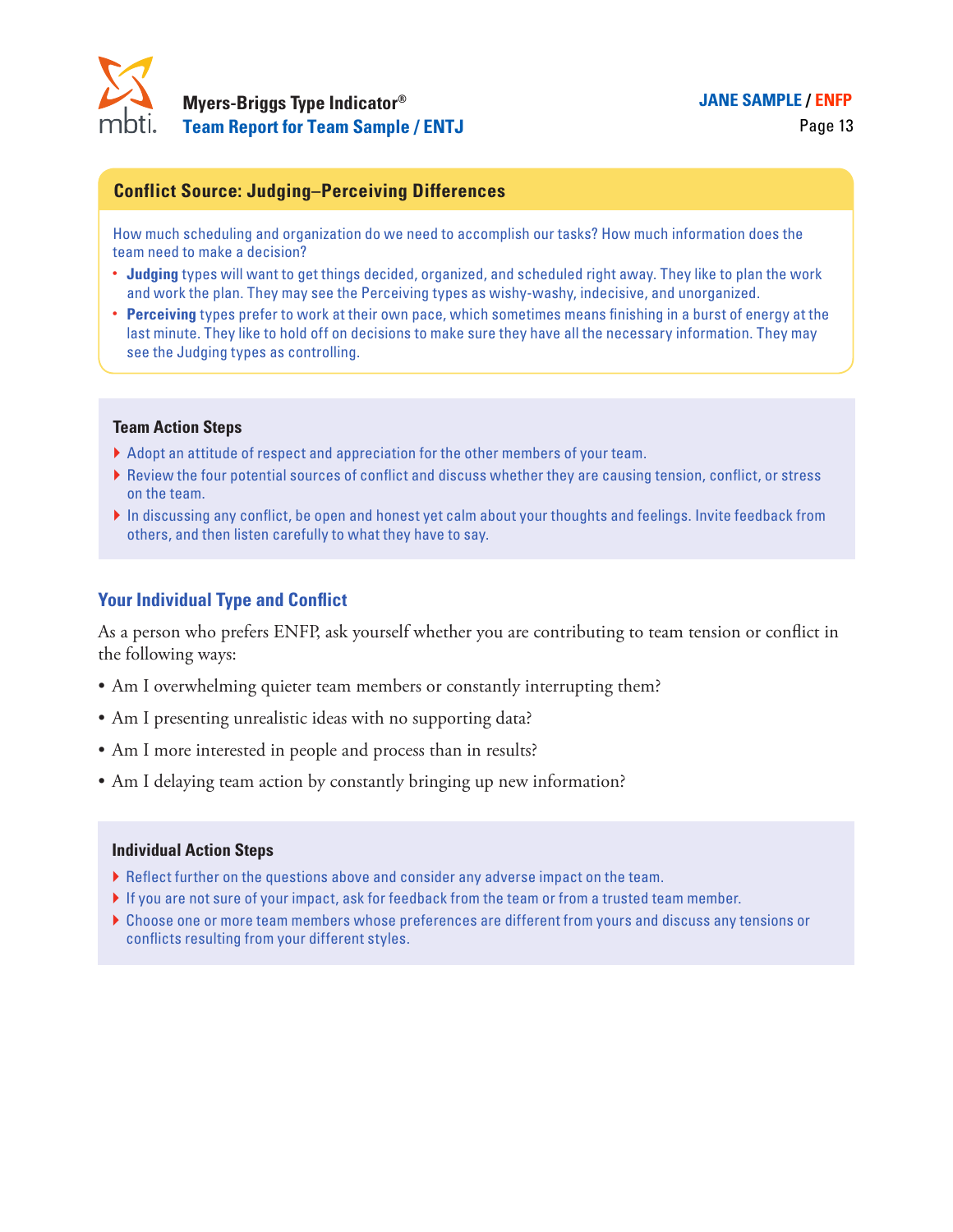

# **Similarity/Diversity on Your Team**

The degree of type similarity or diversity on a team can affect the team's performance. Your ENTJ team is neither very similar nor very diverse but rather falls somewhere in between.\* Team members may take a similar approach to some problems but differ in their approach to others. It depends on which preferences are being called upon by the task. Team similarity/diversity affects two aspects of performance: the *process,* or *how* your team goes about performing its tasks; and the *outcome,* or how well it performs its tasks. Teams like yours may find that the strengths and blind spots associated with an ENTJ team are sometimes, but not always, applicable.

### **Process**

Your team falls in the middle of the similarity/diversity continuum. Some team members may tend to:

- Be open with certain team members but more cautious with others
- Mediate to help team members of different types understand one another
- Share similar values with at least some other members of the team
- Feel comfortable with, understand, and get along with most other team members
- Believe their opinions can influence at least some of their teammates
- Support the ideas of others and feel appreciated most of the time
- Form cliques or subgroups with team members who share their type preferences

### **Outcome and Performance**

Because your team has a mix of both similar and diverse types, team members may tend to:

- Finish some tasks quickly but struggle with others
- Make good use of team resources, identifying and using the talents of the right person for the task
- Produce either conventional or original solutions to problems, depending on the task
- Produce somewhat more limited or constrained solutions than do highly dissimilar teams

### **Team Action Steps**

The key to achieving positive outcomes with a mixed team is to make effective use of similarities and differences during the process phase:

- } Discuss the team members' individual type descriptions and note how each type's strengths can be an asset to the team.
- } Work to avoid the formation of subgroups composed of those whose types are similar; make sure there is a mix of types in all subgroups.
- } Choose a team member whose type is opposite to the team's type to review the team's decision or product before it is released.
- } Try brainstorming solutions individually before coming together as a team.
- } Identify a team member whose particular skill is consensus building or group process and have him or her facilitate meetings. If that doesn't work, or if no team member is willing to assume this role, consider using an outside facilitator.

\* Team similarity/diversity is determined by comparing whole types on the team. It is based on research in communication style and psychological type.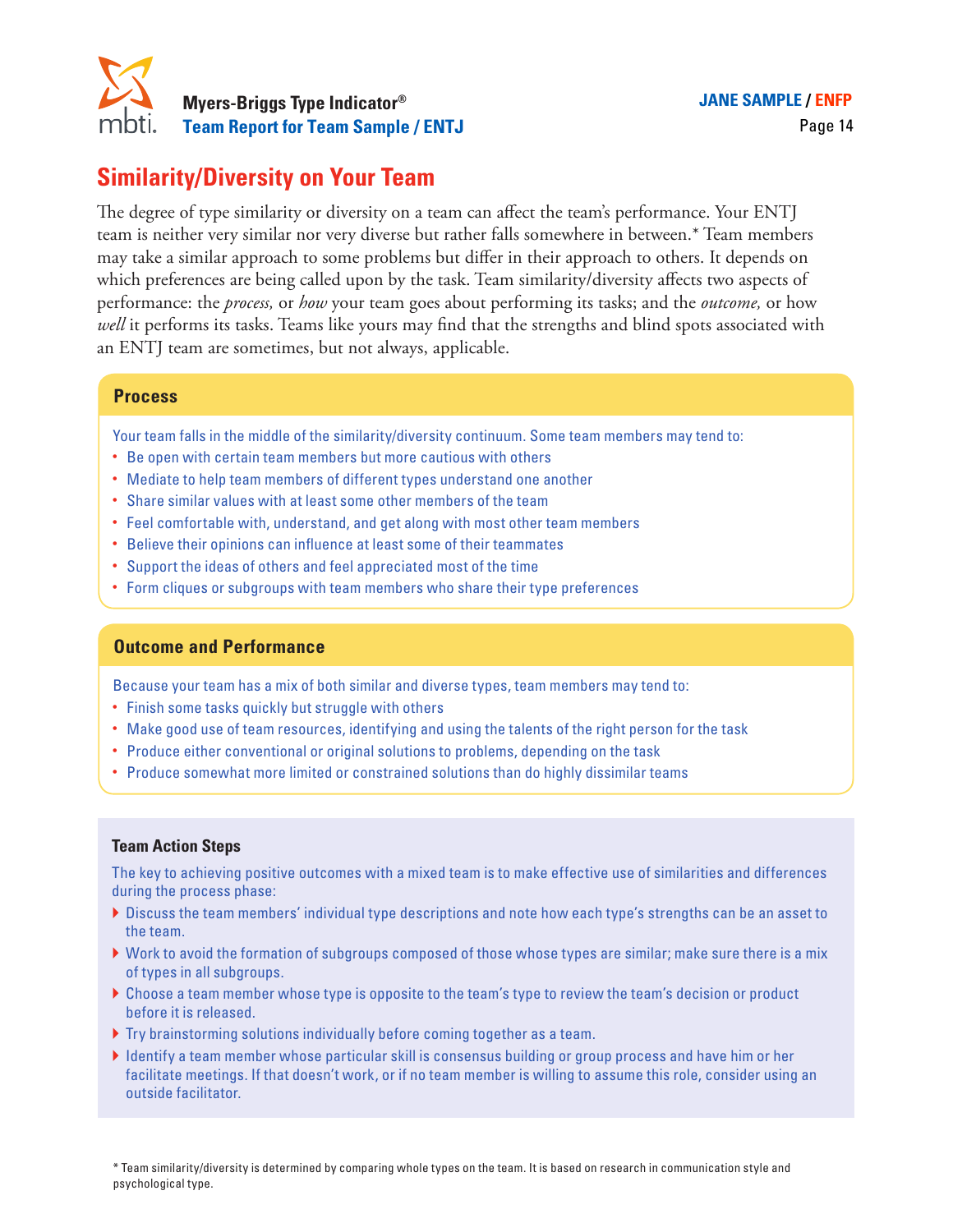

# **Organizational Influences on Your Team**

It is likely that your team behaves like an ENTJ team and the description of your team's strengths and blind spots provided earlier in this report fits fairly well. Additional factors, however, may influence the extent to which your team behaves like an ENTJ team. Three factors are discussed next.

### **Organizational Culture**

Organizational cultures offering a lot of freedom around how tasks are performed increase team members' opportunity to use their various type preferences. If you work in such an environment, your team will be able to exercise its natural ENTJ preferences. Alternatively, if the organizational culture is rigid and requires behaviors that are not natural for an ENTJ team, not all the strengths and blind spots in the ENTJ team description may fit. If your team operates for too long in a culture that does not allow the expression of its members' type preferences, stress or inefficiency may result.

### **Team Task**

The extent to which your team behaves like an ENTJ team also may depend on the kind of work for which the team is responsible. If the task currently assigned to your team is very specific, can be completed over a short time period, and requires behaviors that are associated with opposite type preferences, then the ENTJ description of strengths and blind spots may not fit for your team *at this particular time.* After your team moves on to another assignment, especially if the task is a closer fit for team members' natural preferences, more aspects of the team's type description may fit.

### **Leadership**

The extent to which your team behaves as an ENTJ team also may depend on the personality type of the team leader. If the team leader's type is very different from your ENTJ team type, he or she may influence the team to use different preferences. If that happens, some of the strengths and blind spots for an ENTJ team listed earlier in this report may not fit.

### **Team Action Steps**

- } Discuss how your organization's culture fits with your ENTJ team type. What are the similarities and differences and what effect does each have on your team's performance?
- Itst some of the behaviors required to complete the work your team does. Are those behaviors consistent with your ENTJ team type? If not, what preferences are required by the tasks that the team performs?
- } Compare the type of the team leader with the team type. Review similarities and differences and discuss the effect of each on team performance.
- } What can the team do to encourage each member to express his or her natural preferences?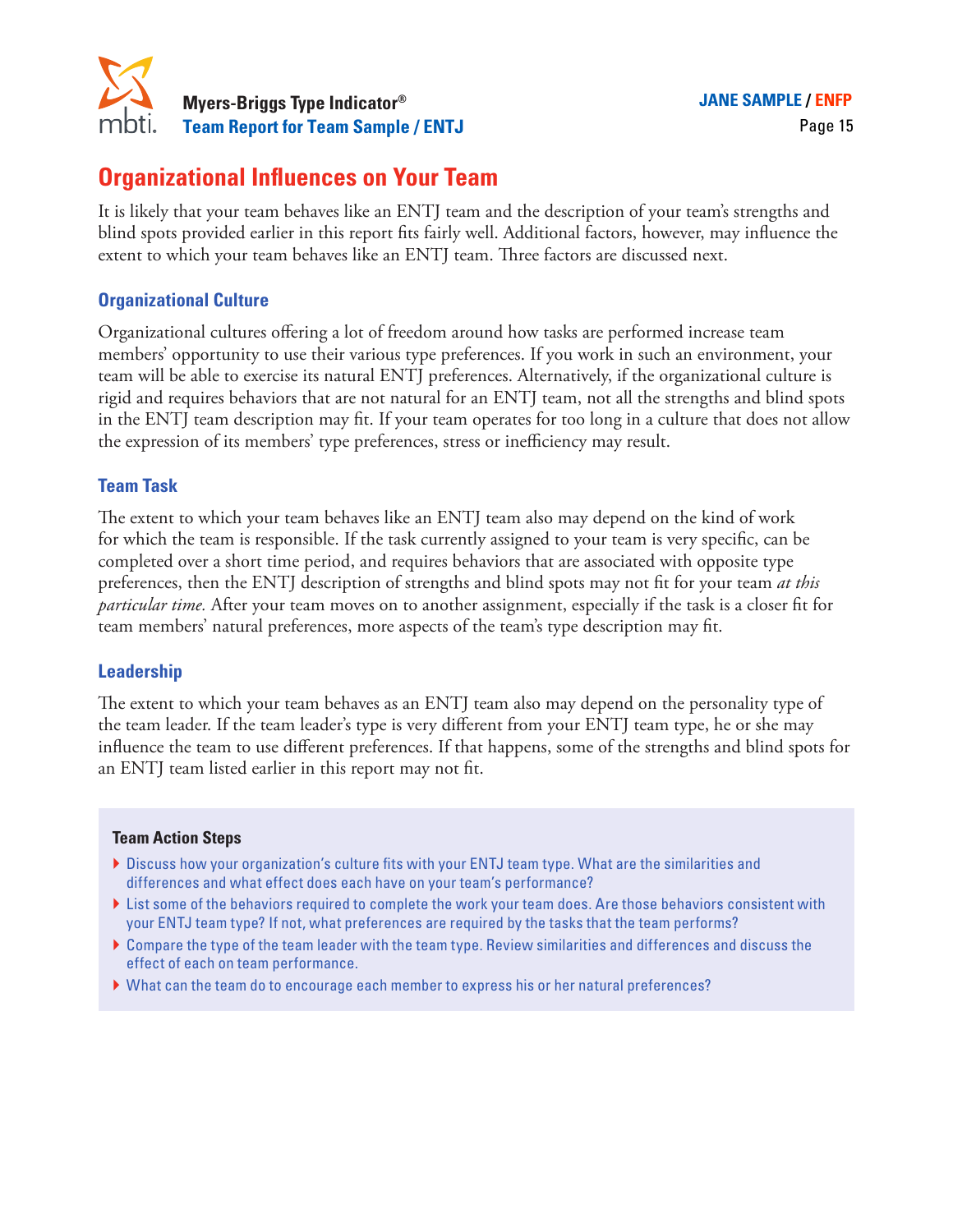

### **Action Plan for Your Team**

Use the chart to make explicit your team's plan for working together better. In a group discussion, choose team goals. In the chart, list the goals and the actions the team will take to achieve each one. Briefly describe metrics that will be used to indicate success. Set a date to discuss team progress.

| <b>Team Goals</b> | <b>Actions Needed</b> | <b>What Will Success</b><br><b>Look Like?</b> | <b>Date to Discuss</b><br><b>Progress</b> |
|-------------------|-----------------------|-----------------------------------------------|-------------------------------------------|
|                   |                       |                                               |                                           |
|                   |                       |                                               |                                           |
|                   |                       |                                               |                                           |

### **Your Individual Action Plan**

Complete a plan for yourself as well. Think of goals you could achieve that would help you be an even more effective team member. In the chart, write your goals, actions to take to achieve them, and how you will know you are succeeding. Set a date for discussing your progress with the team or with a coach.

|    | <b>My Goals</b> | <b>Actions I Will Take</b> | <b>What Will Success</b><br><b>Look Like?</b> | <b>Date to Discuss</b><br><b>My Progress</b> |
|----|-----------------|----------------------------|-----------------------------------------------|----------------------------------------------|
|    |                 |                            |                                               |                                              |
|    |                 |                            |                                               |                                              |
| 3. |                 |                            |                                               |                                              |

Ask yourself these additional questions:

- Are my individual goals in line with those of the team?
- • Are the goals I listed realistic within the time period?
- What kind of help or resources do I need to achieve my goals?
- How can I help others on the team achieve their goals?
- How will I reward myself when I achieve my goals?

For more than 60 years, the MBTI tool has helped millions of people throughout the world gain a deeper understanding of themselves and how they interact with others and improve how they communicate, work, and learn. Visit www.cpp.com to discover practical tools for lifetime learning and development.

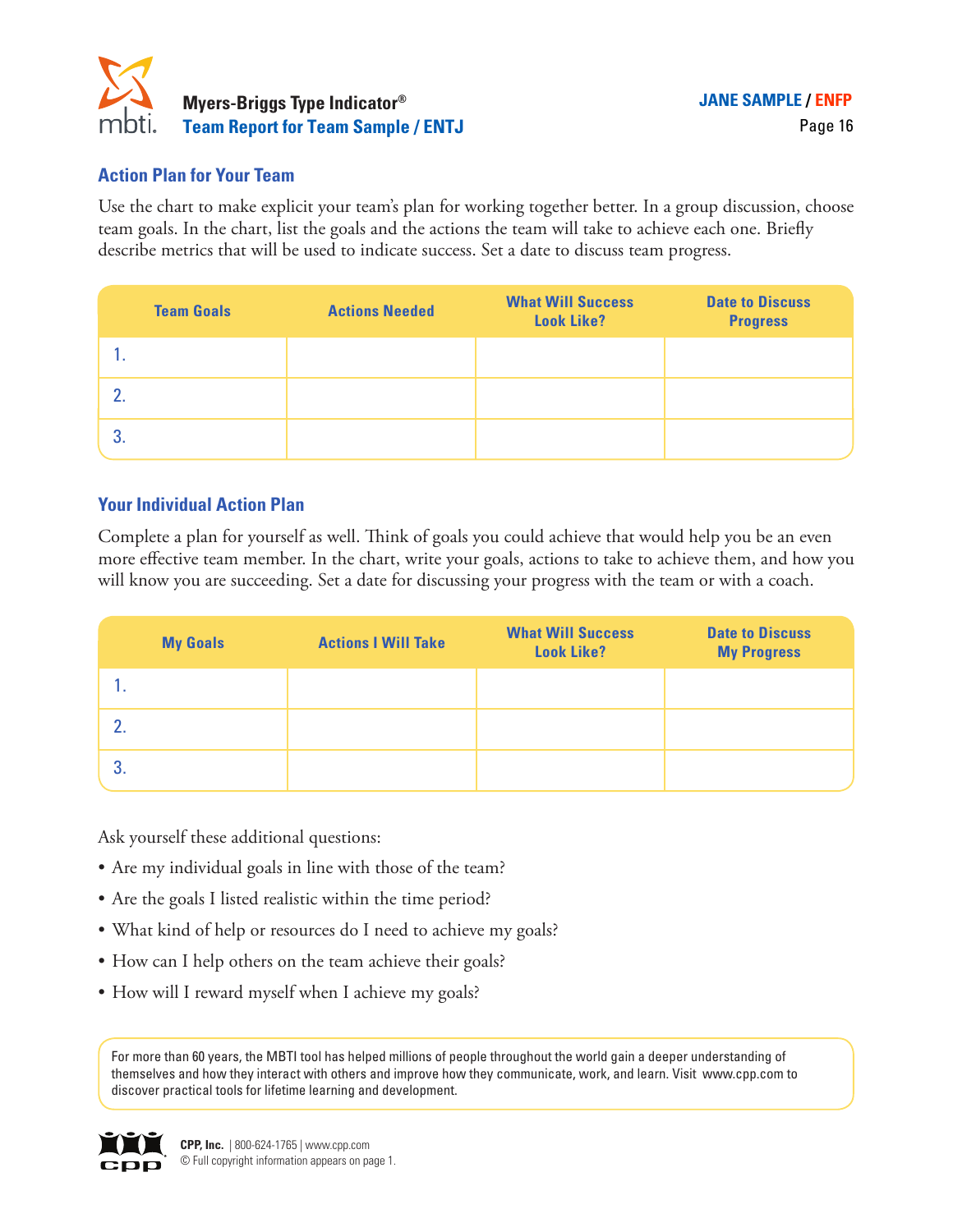

# **Myers-Briggs Type Indicator® Team Facilitator Report**

**Developed by Allen L. Hammer** 

**Team Sample** 

# Report prepared for **TEAM FACILITATOR**

April 2, 2010

Interpreted by **Tom Trainer** XYZ, Inc.



Myers-Briggs Type Indicator® Team Facilitator Report Copyright 1994, 1998, 2004, 2009 by Peter B. Myers and Katharine D. Myers. All rights reserved. Myers-Briggs Type Indicator, Myers-Briggs, MBTI, Introduction to Type, an MBTI logo are trademarks or registered trademarks of the MBTI Trust, Inc., in the United States and other countries. The CPP logo is a registered trademark of CPP, Inc.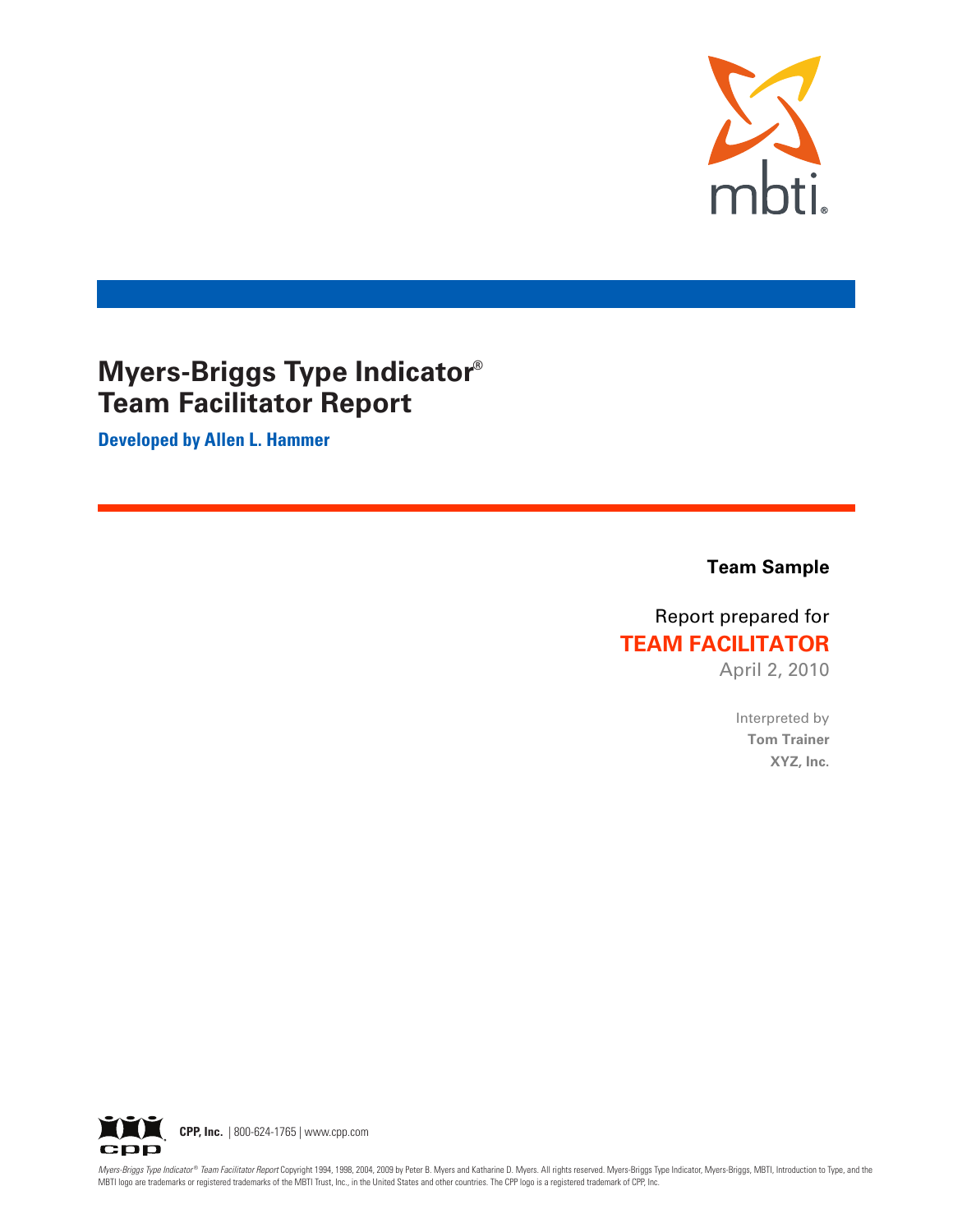

## **To the Facilitator**

**This team facilitator report is designed to help you lead a team-building session using the MBTI® Team Report. It includes information about the team as a whole and tips to help you guide discussion among team members.**

**Each member of this team has received an individualized Team Report with two kinds of information:**

- **• Team—exactly the same information prints for each team member about the team as a whole.**
- **• Individual—type-specific information prints for each team member, describing that person's type and how it might impact the team.**

**In the sections of this facilitator report that deal with the whole team, you will see exactly the same information everyone on the team sees. Your facilitator report differs from the individual team members' reports in these ways:**

- **• It contains notes to you as the team facilitator. All facilitator notes appear in a red-outlined box with an arrow at the top left corner.**
- **• It identifies where in the team member report the individual team members' information appears. However, the personalized content does not print in your facilitator's report because the information provided differs for team members of different types.**

**Before you begin your team session:**

- **• Ensure that all team members have already received an interpretation of their MBTI results, either individually or in a group.**
- **• Ask if anyone needs clarification of his or her MBTI results or has any other questions.**
- **• Ask each team member whether he or she is willing to share his or her type preferences with the team. (MBTI results are confidential and should not be shared with others without permission.)**
- **• Read through this entire report, making sure to review the type table on the last page.**

**At the start of your team session:**

- **• Remind team members why they were asked to take the MBTI assessment.**
- **• Emphasize that the MBTI instrument assesses preferences, not abilities.**
- **• Clearly state that all types are equally valuable and that each has a unique set of strengths and potential blind spots.**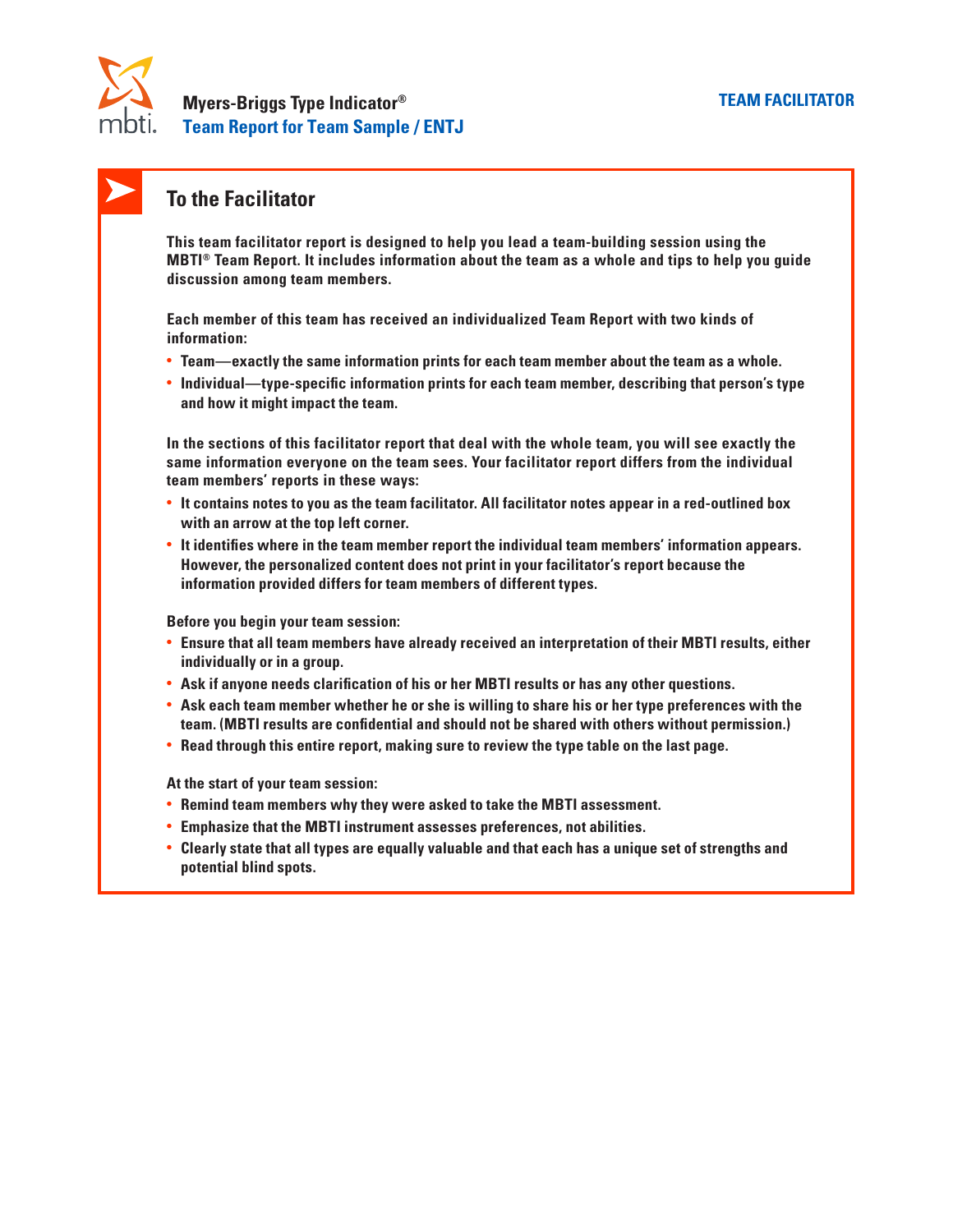

# **Introduction**

This report applies information from the *Myers-Briggs Type Indicator*® (MBTI®) instrument to your team. The MBTI tool was developed by Isabel Briggs Myers and Katharine Briggs and is based on Carl Jung's theory of psychological types. MBTI results can help each team member better understand how his or her team works. Knowing about personality type can also increase the quality of interactions among team members. This report's objective is to use the MBTI instrument to help all team members identify team strengths, potential challenges, and ways to improve performance.

**This Report Can Help Your Team and You**

- **• Identify strengths and potential challenges**
- **• Work around—or minimize—potential blind spots**
- **• Improve individual and group capacities to solve problems, communicate, and use conflict constructively**
- **• Maximize the natural advantages that result from the similarities and differences of team members**
- **• Develop team and individual action plans with specific steps to help improve performance**

A well-functioning team can accomplish more—and often better—work than can an individual or even a group of individuals working independently. Teams provide different perspectives on problems, mutual support for achieving objectives, and a shared sense of accomplishment. Yet teamwork also presents challenges because it requires that individuals with different viewpoints work closely together to accomplish a goal. Members of a team must learn how to listen to and communicate with one another—to truly understand and appreciate how their teammates see the world and prefer to work. **•• applies information from the** *Myers-Briggs Type Indicator®* **(MBTI\*) T tool was developed by Isabel Briggs Myers and Katharine Briggs an psychological types. MBTI results can help each team member better works. Knowing ••** From and individual section prior  $\frac{\log_2 N}{N}$ ,  $\frac{\log_2 N}{N}$ ,  $\frac{\log_2 N}{N}$ ,  $\frac{\log_2 N}{N}$ ,  $\frac{\log_2 N}{N}$  and Katharine Briggs and is based on Carl Junysphological types. MBTI results can help each team member better und

- 
- **understanding and tolerance of differences. Passive listening will not lead to lasting changes.**

### **How Your MBTI Team Report Is Organized**

- **• Your team's personality type**
- **• Your team's strengths**
- **• Your team's potential blind spots**
- **• Your individual contributions to the team**
- **• Your potential blind spots**
- **• Team problem solving and your preferred problem-solving style**
- **• Team communication and your preferred communication style**
- **• Team conflict and your conflict style**
- **• Similarity/diversity on your team**
- **• Organizational influences on your team**
- **• Team and individual action plans**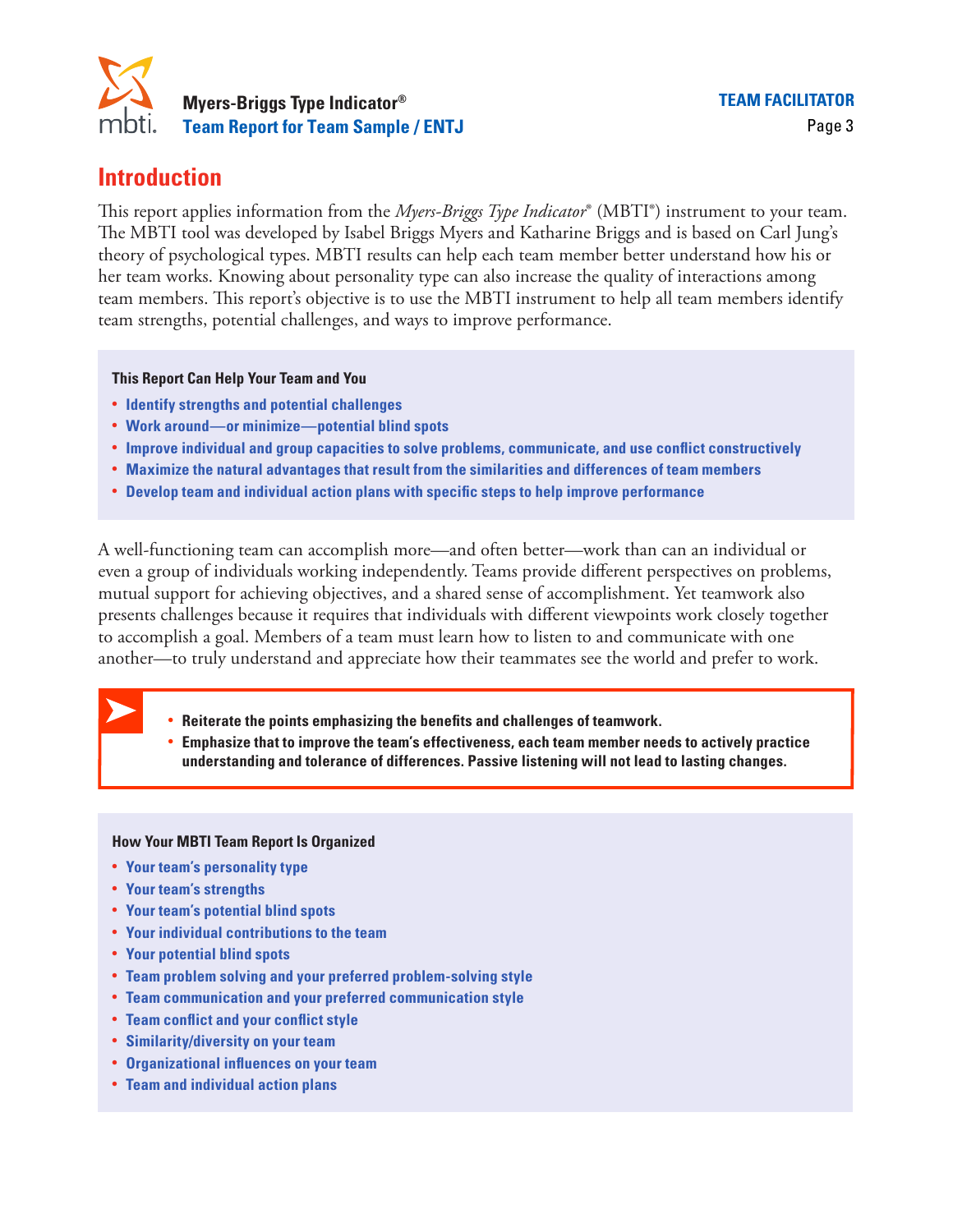

# **Your Team's Personality Type**

Learning about your team's personality type will help you understand how the team functions. A team type can be derived in various ways; in this report, it is calculated by counting the number of team members with each preference. The type table below shows the MBTI types of the people on your team.

- **• The type table below appears on each team member's report. For reference, consider copying it onto a flipchart and, if people agree to waive confidentiality, have them sign in under their type.** ith each preference. The type table below shows the MBTI types of the people on your t<br>**The type table below appears on each team member's report. For reference, consider copying it or<br>flipchart and, if people agree to wai**
- **• There is no ideal way to determine team type. The method used here is to count individual leader's type. The problem with either of those methods, however, is that the individual preferences that make up the types may be in the minority and therefore may not represent how the team functions.**

### **Your Team Type: ENTJ**



- 
- **• Manage your time well; start and stop on time**
- **• Answer a lot of questions and respond to skepticism**
- **• Suggest how type information can be applied to positively affect the bottom line**

Successful teamwork doesn't often come naturally—it takes commitment, skill, time, and effort. While there is no such thing as a perfect team, you may be able to continuously improve the effectiveness of your team by taking the action steps presented later in this report. Appreciating and understanding your teammates' personality types is an important first step.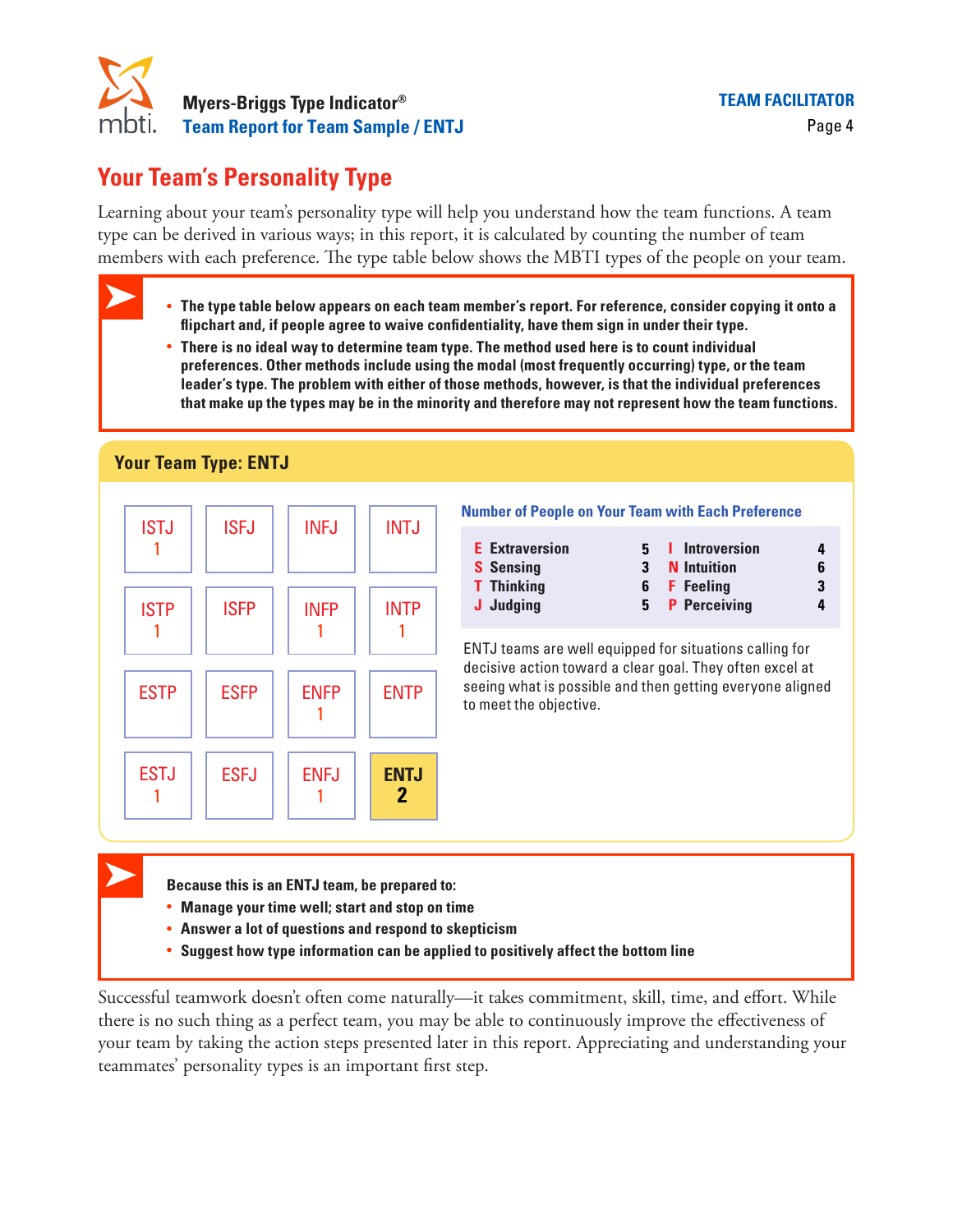

# **Your Team's Strengths**

Teams, like people, have strengths that flow naturally from their preferred type. Teams that understand and use their natural and preferred ways of taking in information and making decisions often achieve strong results. A team is most effective when it uses its preferred style to solve problems and perform tasks.

The chart below provides a snapshot of the strengths your team is likely to use. Not every strength will necessarily apply, however, depending on the mix of individual preferences represented on the team.

**Throughout the session, watch for instances of the team using the behaviors described in the team strengths chart. Immediate examples will help bring type alive for the team. If you are already familiar with this team, bring in examples from previous observations.**

| <b>Team Strengths: ENTJ</b>                                                                                            | Needed? |
|------------------------------------------------------------------------------------------------------------------------|---------|
| Developing a clear vision of what is possible                                                                          |         |
| Thinking strategically                                                                                                 |         |
| Planning, organizing, and mobilizing people around the strategic plan                                                  |         |
| Setting ambitious goals                                                                                                |         |
| Getting everything and everyone aligned to meet those goals                                                            |         |
| Being willing to consider new opportunities                                                                            |         |
| Identifying logical but unintended consequences of actions                                                             |         |
| Considering the pros and cons of all possible solutions, not just the favored ones;<br>developing worst-case scenarios |         |
| Giving priority to the bottom line                                                                                     |         |
| Deciding things quickly and then taking action; making things happen                                                   |         |

### **Team Action Steps**

- ▶ As a team, discuss each of these strengths.
- In the second column of the chart, place a check mark next to the strengths your team needs to solve its current problem or accomplish its tasks.
- } Identify how you can best use these strengths to your team's advantage.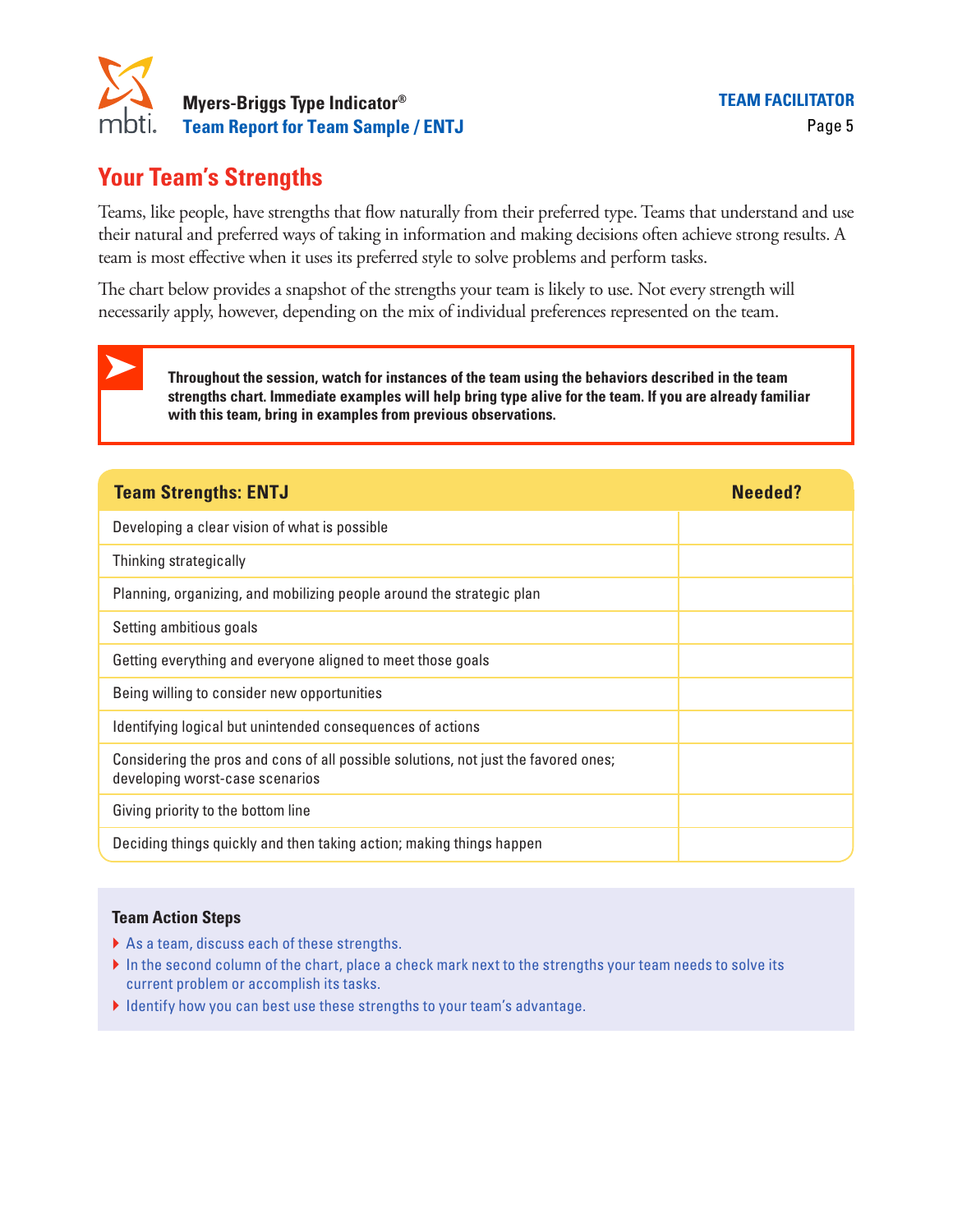

- **• Be sure to leave enough time for a thorough discussion of team strengths.**
- **• Spend more time discussing strengths that are necessary for the team to function effectively given its current challenges.**
- **• Ask for examples of one or more strengths in action on a current team assignment.**
- **• If many of the strengths don't resonate with the team, see the sections "Similarity/Diversity on Your Team" and "Organizational Influences on Your Team" for possible reasons.**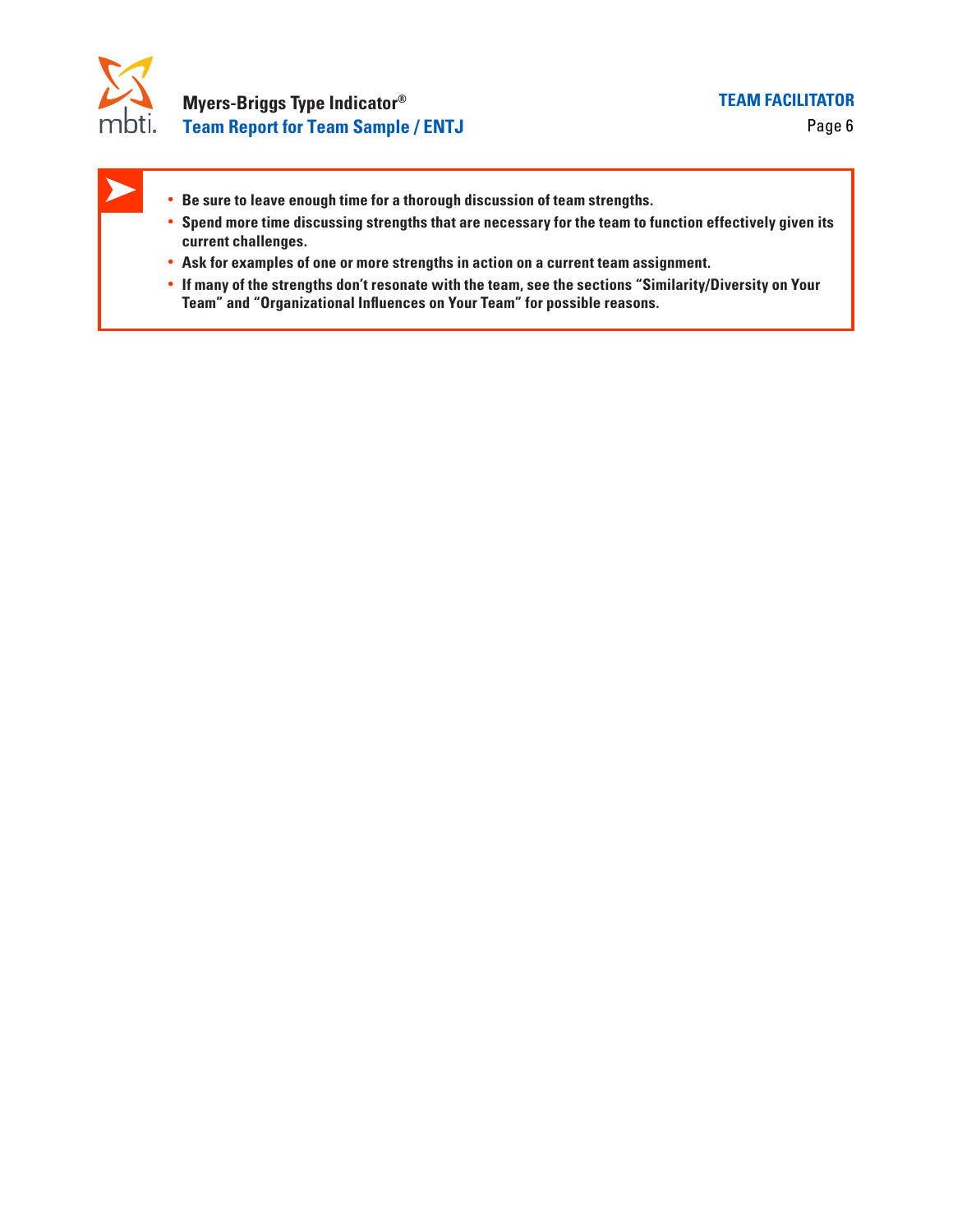

# **Your Team's Potential Blind Spots**

Just as each team has its strengths, it also has its likely blind spots—behaviors team members don't consider using or don't even see because they are so focused on the behaviors associated with the team's preferences. Blind spots can derail a team unless they are made visible and worked around.

The chart below lists your team's potential blind spots and offers suggestions for managing them. If your team includes a team leader whose type differs from the team type, or team members who are flexible in the use of their preferences, some of these blind spots may not apply. •• Because this is an ENTJ team, be especially alert to team members':<br> **••** Because this is an ENTJ team, be the end of the surface of their preferences, some of these blind spots may not apply.<br>
•• **Some teams may gloss** 

- **• Some teams may gloss over their blind spots, try to change the topic, or become defensive. Work to keep the team focused on discussing its blind spots and the suggested remedies. Help the team devise additional remedies if necessary.**
	- - **• Quickly deciding that they understand all their blind spots and moving on to the next topic**
		- **• Not appreciating one another's contributions; not listening to one another**
		- **• Immediately criticizing teammates' or the facilitator's ideas**

| <b>Team Blind Spots: ENTJ</b>                                                                                                    | <b>Suggested Remedies</b>                                                                                                                                                            |
|----------------------------------------------------------------------------------------------------------------------------------|--------------------------------------------------------------------------------------------------------------------------------------------------------------------------------------|
| May neglect to recognize or reward members'<br>contributions because excellent performance is<br>taken for granted               | Make a conscious effort to identify, recognize, and<br>reward positive contributions; explicitly build this into<br>the team process                                                 |
| May fail to consider how decisions will affect<br>important customers or stakeholders                                            | Interview an important customer or stakeholder or<br>have someone on the team role-play a customer or<br>stakeholder reacting to the team's decision                                 |
| May make snap decisions and move to action too<br>quickly and then have to redo work later                                       | Make sure the team has spent time discussing all the<br>facts, possibilities, and implications of its decision                                                                       |
| Members may use their critical thinking on one<br>another rather than on problems                                                | Focus on the content of the idea, not the person who<br>presented it; avoid harsh words; allow time to entertain<br>possibilities                                                    |
| The team may steamroll over any and all obstacles                                                                                | Try to determine whether the obstacle is a sign of failure<br>to consider something important; try to influence others<br>rather than overwhelming them with power                   |
| May force-fit solutions instead of attentively<br>listening to and empathizing with customers to truly<br>understand their needs | Don't assume you know what customers or other<br>important stakeholders want; ask them explicitly and<br>follow up with questions designed to drill deeper into<br>their perspective |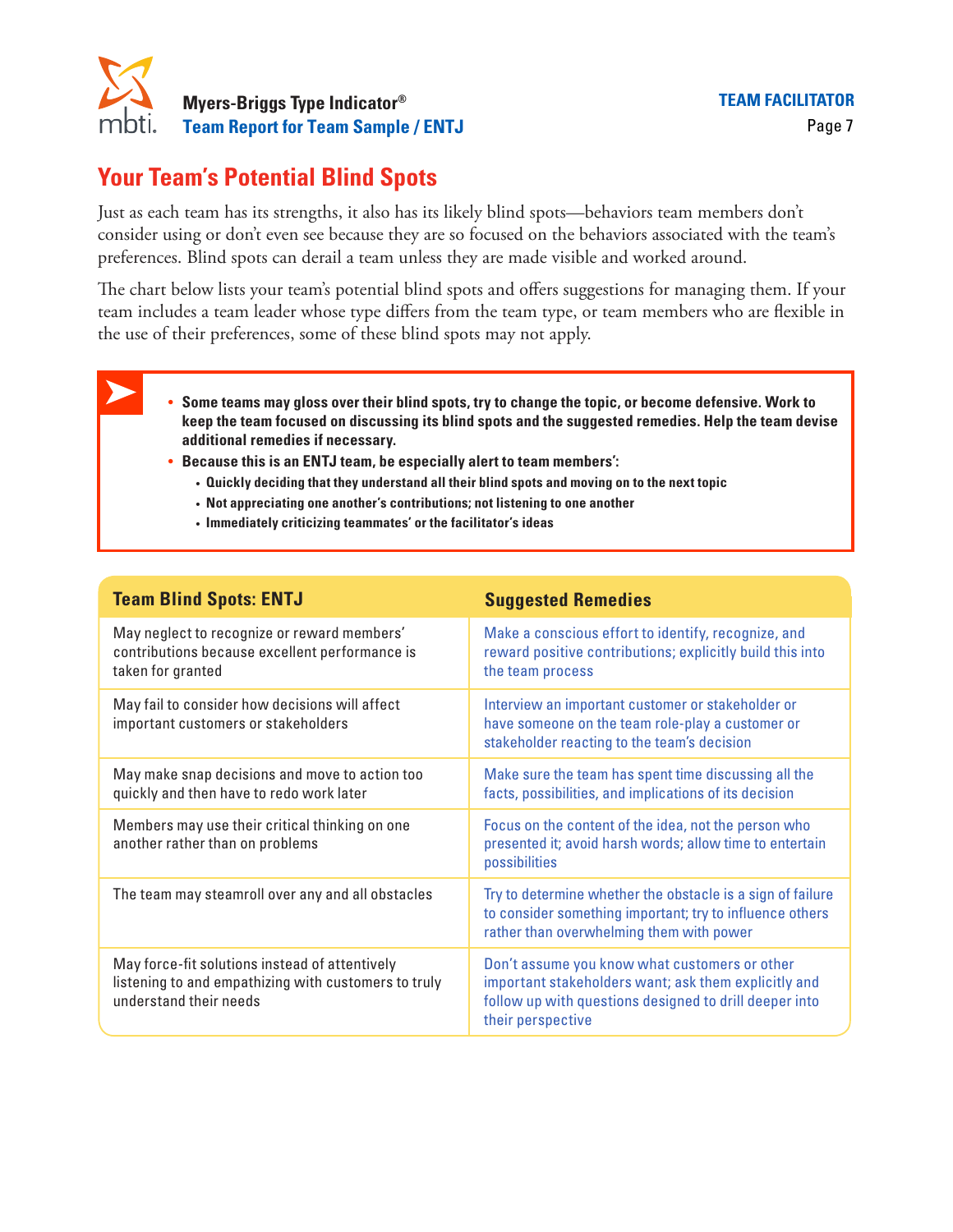

#### **Team Action Steps**

- } Have a team member whose type differs from the team type serve as an observer and suggest alternative ways of proceeding.
- } Invite an outsider to perform this function.
- } Read about the strengths and challenges of teams with types different from your team's type.
- } Observe a team with a different team type to learn how that team accomplishes its tasks.
- } Brainstorm ways for the team to overcome its blind spots; post a list of strategies.
- **• When reviewing these action steps, be careful not to allow team members to stereotype people whose preferences are opposite those of the team.**  outsider to perform this function.<br>
Dut the strengths and challenges of teams with types different from your tea<br>
a team with a different team type to learn how that team accomplishes its t<br>
rm ways for the team to overcom
	- **• If many of the blind spots don't seem to fit this team, see the sections "Similarity/Diversity on Your**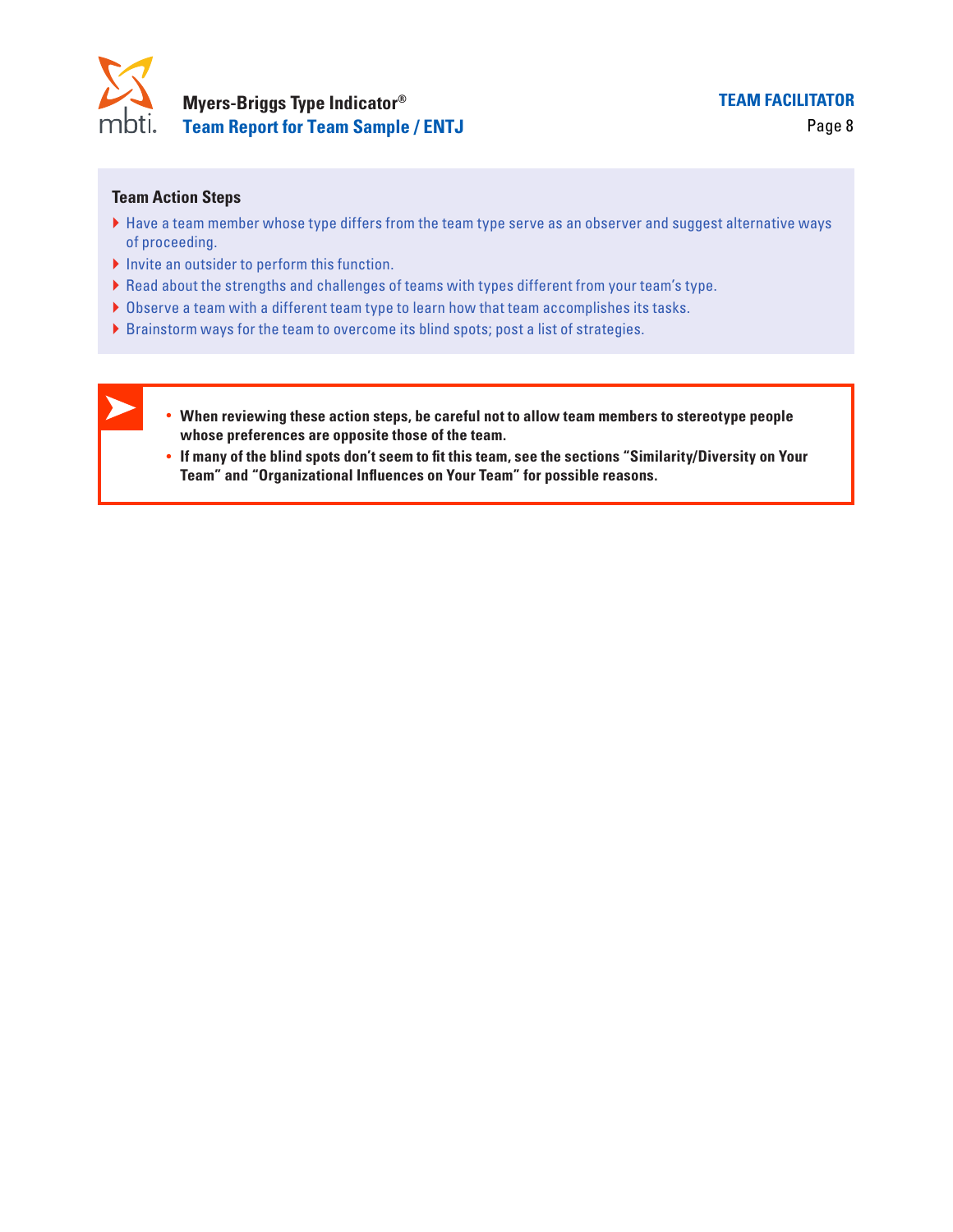

# **Your Individual Contributions to the Team**

Each member of your team has strengths related to his or her personality type. Knowing more about your type can help you better understand how you can use your strengths to help your team. You are at your best when you are acting out of your natural preferences. According to the results of your MBTI interpretation, you expressed your preferences as  $[$   $\Box$   $\Box$   $\Box$   $\Box$   $\Box$   $]$ .

- **• This page contains information related to the type of the individual team member.**
- **• Give individuals time to review this page and ask them to mark strengths that seem to fit.**
- **• Group activity option: Divide the team into type-alike groups and instruct each group to discuss and agree on what it contributes to the team. Ask each group to present its contributions to the entire team.**

| <b>Your Type</b>                                                                                                                                                                                                                             |                                                                                                                                                                                                                                                                                                     |
|----------------------------------------------------------------------------------------------------------------------------------------------------------------------------------------------------------------------------------------------|-----------------------------------------------------------------------------------------------------------------------------------------------------------------------------------------------------------------------------------------------------------------------------------------------------|
| <b>ISTJ</b><br><b>INFJ</b><br><b>INTJ</b><br><b>ISFJ</b><br><b>ISTP</b><br><b>ISFP</b><br><b>INFP</b><br><b>INTP</b><br><b>ESTP</b><br><b>ESFP</b><br><b>ENFP</b><br><b>ENTP</b><br><b>ESTJ</b><br><b>ESFJ</b><br><b>ENFJ</b><br><b>ENTJ</b> | Personalized information prints here in each individual team<br>member's report. Included are a list of the four preferences that<br>make up that person's type and a brief description of his or her<br>whole type. The person's type appears in bold print in a box in<br>the type table at left. |

### **Your Strengths Used Now?**

**A list of strengths based on the team member's individual type prints here.**

- ▶ Determine which of these behaviors describe you and consider how they are working for you. How might you use those behaviors to help the team?
- } Place a check mark in the second column of the chart above for each behavior you use with the team. Are any of your natural strengths not being brought to the team?
- } With team members, discuss how your strengths can help the team achieve its objectives.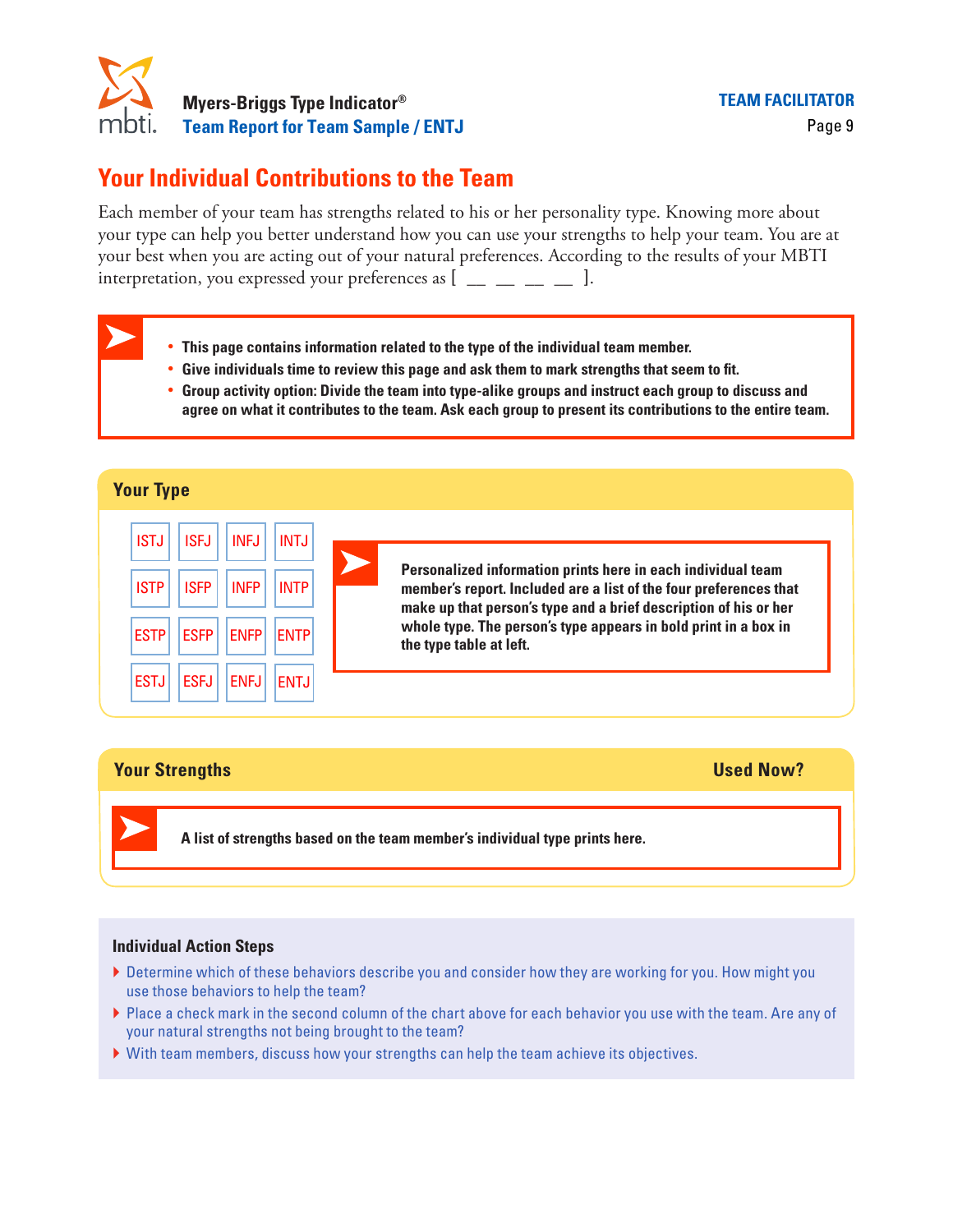

# **Your Potential Blind Spots**

Your type preferences carry with them potential blind spots as well as natural strengths. Team members who identify their blind spots can work around them. In the chart below are a number of potential blind spots along with suggestions for overcoming them. **Positive Channel State Spots**<br>
potential blind spots as well as natural sho identify their blind spots can work around them. In the chart below are a<br>
ots along with suggestions for overcoming them.<br> **Potential Blind Spot** 



Functioning well as an  $[$   $\Box$   $\Box$   $\Box$   $\Box$   $]$  is how you will contribute the most to your team. But it is also important to learn to be flexible when the situation calls for it. Being flexible does not mean changing your type. Being flexible means that you have a clear preference but are able to use an opposite preference when you choose to do so.

**The points made about flexibility are very important. Be alert and correct anyone who says that he or she to express his or her own type, but each person also can learn to be flexible.**

- $\blacktriangleright$  Determine which of the blind spots in the chart describe your behavior on this team.
- } Ask yourself whether any of these behaviors are hindering your team's performance. If yes, try the suggested remedies and ask a team member you trust for feedback to chart your progress.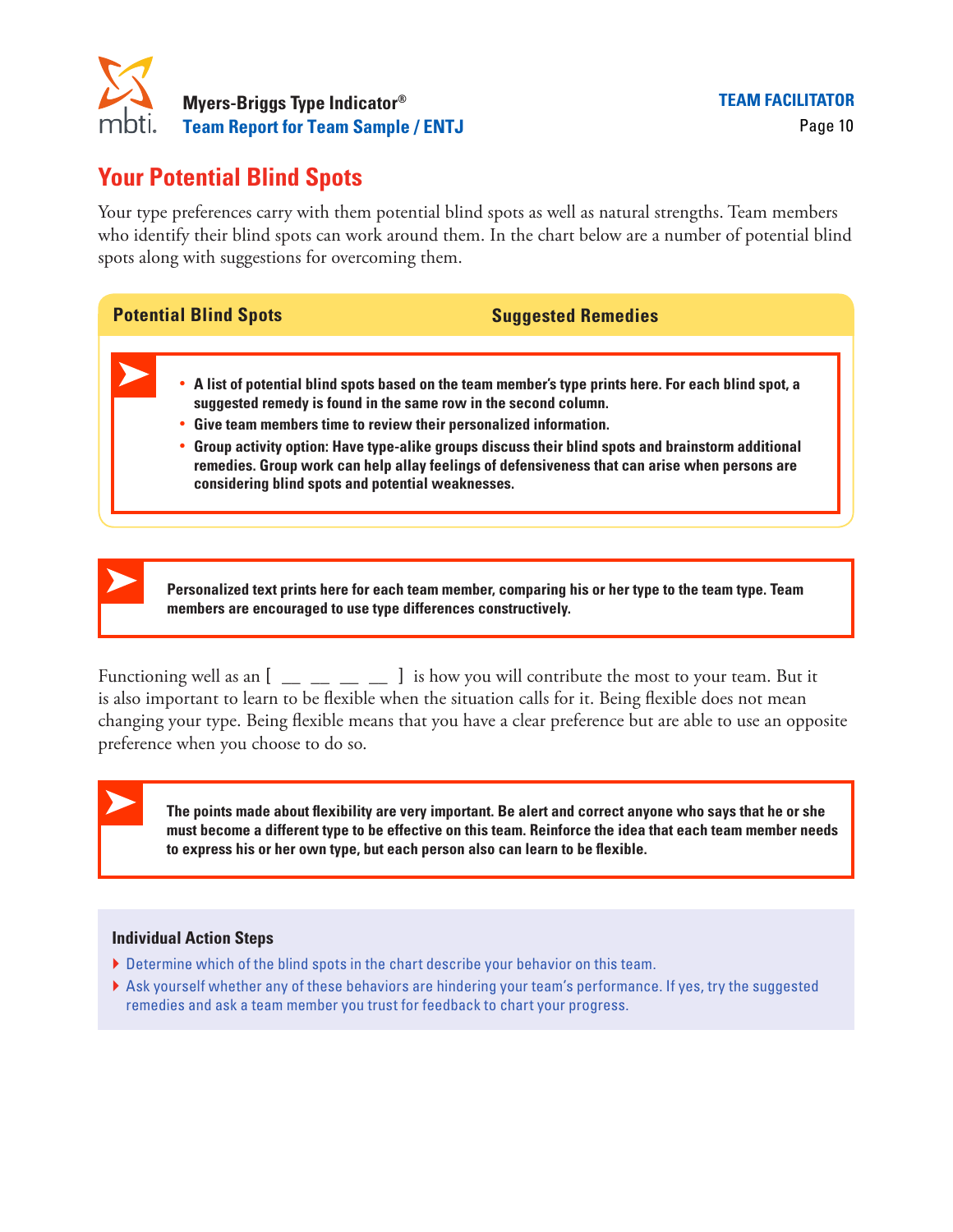

# **Team Problem Solving**

Team problem solving involves collecting information and then making a decision—the two behaviors that form the core of psychological type. Isabel Myers believed that the best way to solve a problem is to use the four type functions deliberately and in a specific order: Sensing, Intuition, Thinking, and Feeling. The arrows in the diagram below illustrate this Z-model process. blem solving involves collecting information and then making a decision—the two behavior the core of psychological type. Isabel Myers believed that the best way to solve a problem in ur type functions deliberately and in a

**best way to make a decision. What changes for each team in its report is that two steps are emphasized, the steps the team prefers (based on the team's type).**

Yet when most teams solve problems, they tend to rely more on their two preferred type functions instead of using all four functions in order. Because your team type is ENTJ, the team will tend to rely first on Thinking and then on Intuition, as these behaviors come most easily to your team. So the team will spend most of its time using the behaviors shown in the Thinking and Intuition boxes.



Your team will have less interest in, and spend less time on, behaviors associated with Feeling and Sensing. In fact, it may short-circuit the Z-model process and use *only* the Thinking and Intuition steps. You may notice this dynamic at work in team meetings. However, if the team neglects to use Feeling, it may miss what is most important to its customers or clients. If it neglects to use Sensing, it may miss relevant facts that it needs to solve problems and make decisions. Team performance may suffer if all four functions are not considered.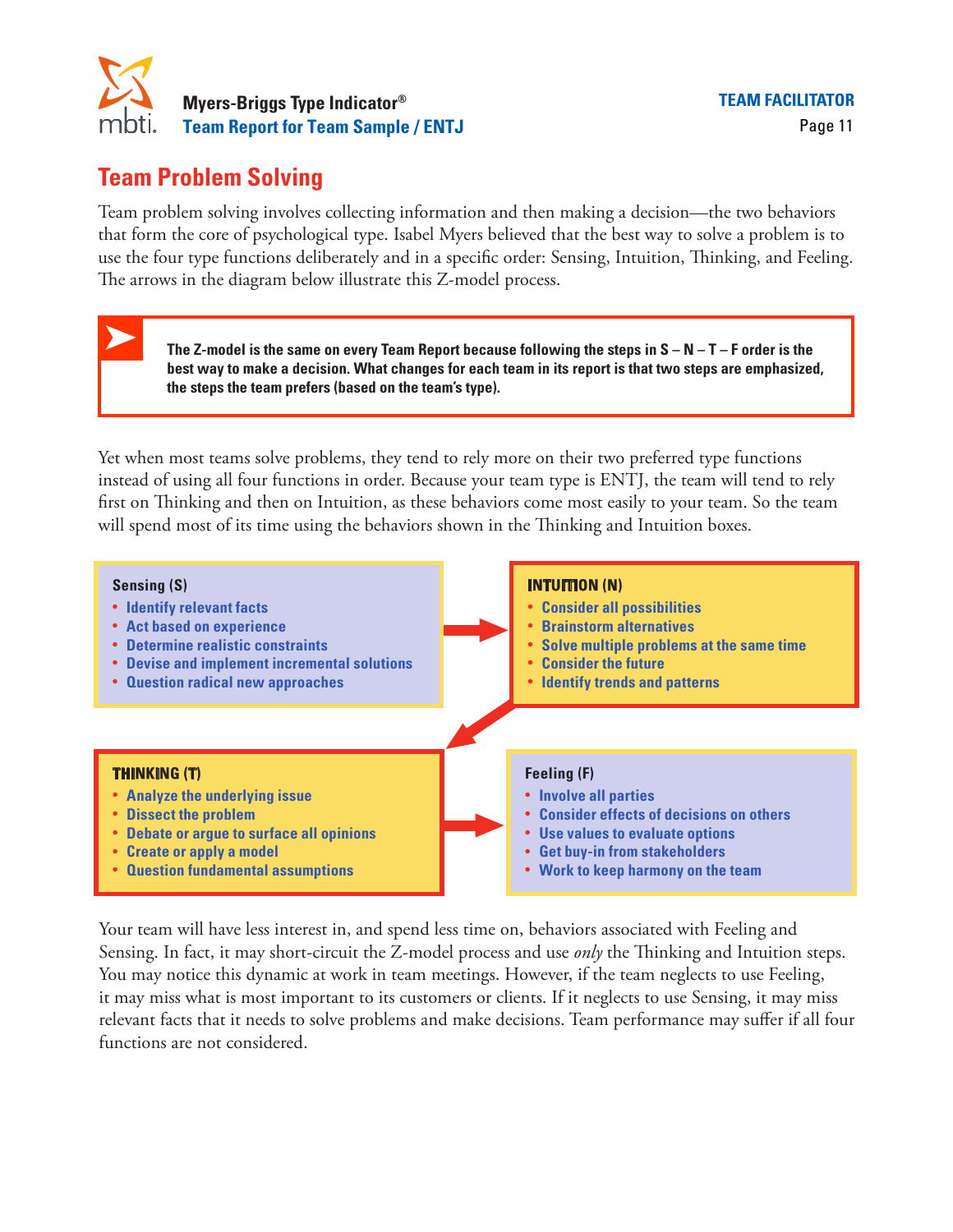

**Ask the team to discuss a current problem facing it using the Z-model as a guide.** 

- **• Don't underestimate how difficult it is for the team to spend time and energy on the non-preferred steps; team members may skip over a step completely or spend little time on it. Point this out if it happens and advise the team to return to that step.**
- **• Encourage this team to use Sensing by asking if the facts presented are concrete and tangible and if all team members agree on the facts. What could the team do now?**
- **• Help the team use Feeling by asking who else might be affected by the team's decision or solution. Who are the key stakeholders? What values are reflected in the proposed course of action?**

#### **Team Action Steps**

- If the next time the team faces a decision, work through the steps in the order indicated by the arrows above.
- } Identify team members, or someone from outside the team, who can help your team address the Sensing and Feeling aspects of problem solving.

### **Your Individual Type and Problem Solving**

- **• In this section each team member sees a short description of his or her two favored problem-solving steps and the two steps he or she is most likely to ignore.**
- **• Next, text prints noting whether the individual has a problem-solving style similar to the team's or a distinct problem-solving style.**
- **• Point out on the type table if anyone on the team has preferences opposite those of the team type. Ask how the team can capitalize on that opposite perspective when solving problems.**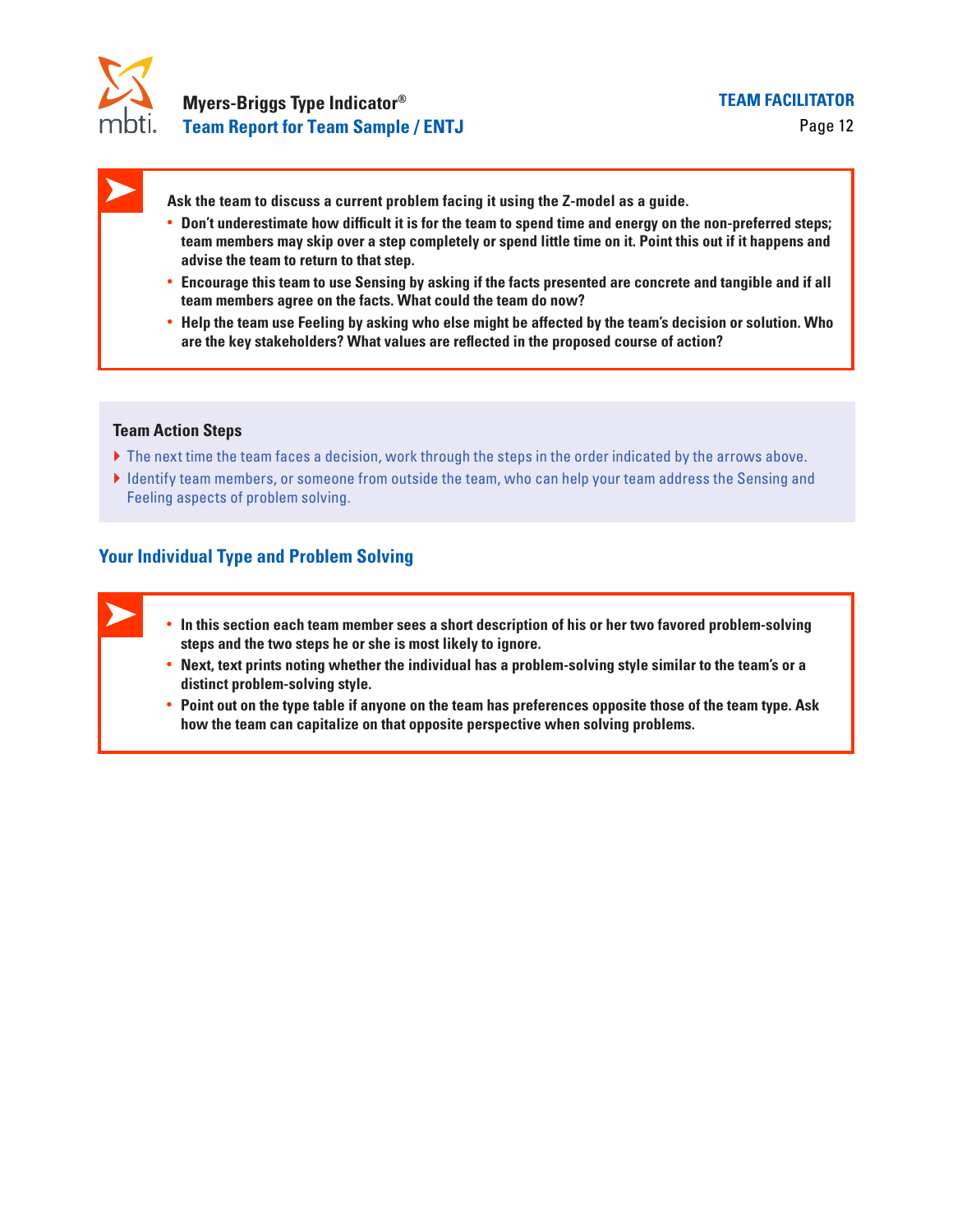



#### **Individual Action Steps**

**Personalized text prints here for each individual team member. The text is based on the middle two letters of the team member's type and advocates using all four functions during problem solving.**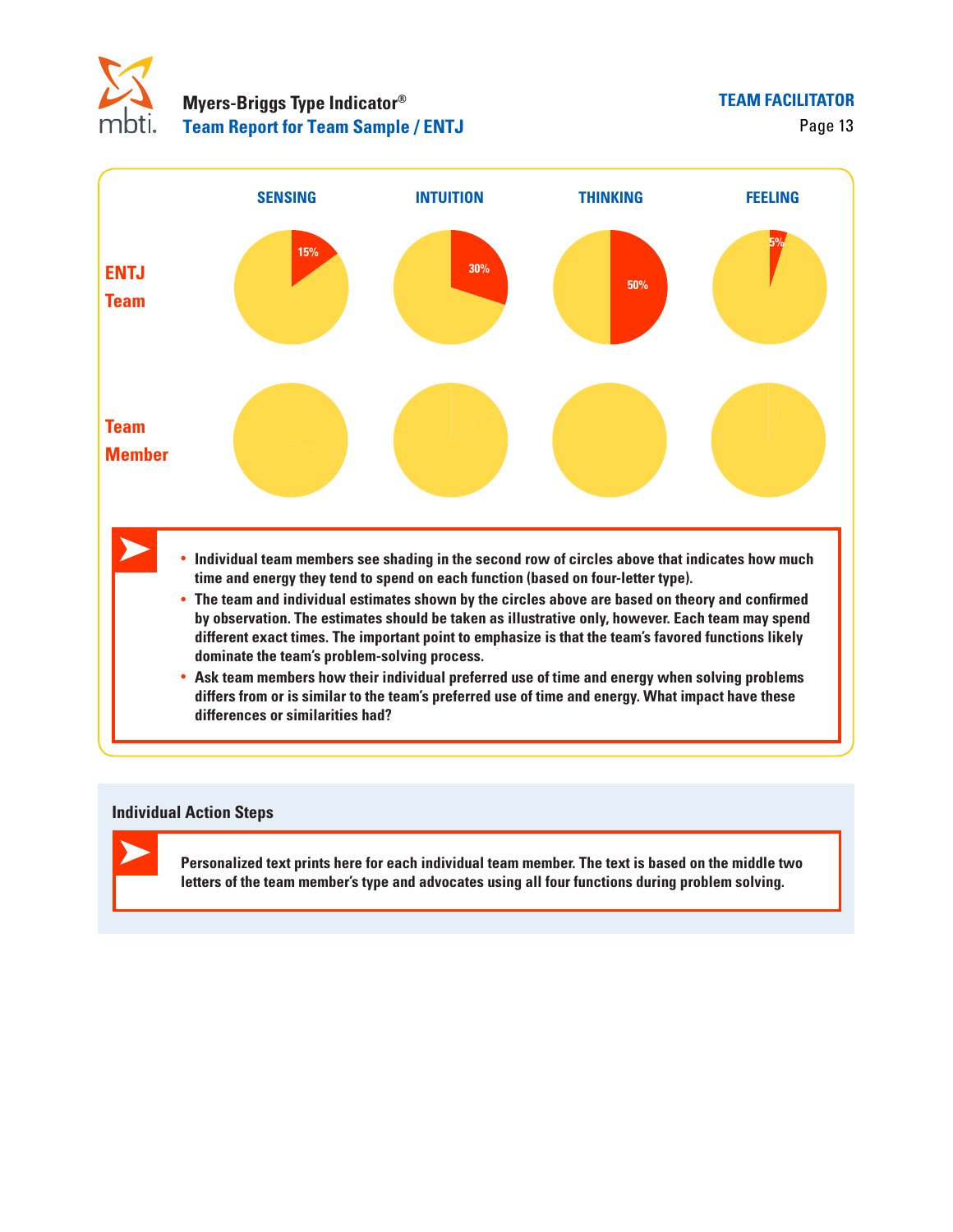

# **Team Communication**

Many advantages of teamwork—different perspectives on a problem, availability of more information and experience, multiple ideas, and mutual support—can be realized only if team members communicate with one another effectively. Your team type affects how your team tends to communicate. Frantages of teamwork—different perspective<br>France, multiple ideas, and mutual support-<br>Cate with one another effectively. Your team<br>**Because this team prefers ENTJ, be prepared for:** 

- 
- **• Tough questions**
- **• Logical analysis and debate of each point**
- **Use the customized action steps in this section to encourage the team to try other ways of communicating.**

### **Team Communication Style: Extraversion**

The majority of team members express a preference for Extraversion and may:

- Spend a lot of time communicating with one another, either formally in meetings or informally
- Arrive at solutions through discussion; they tend to think out loud
- Move quickly from one topic to another and interrupt others while doing so
- Overwhelm the quieter team members

### **Team Communication Style: Intuition**

The majority of team members express a preference for Intuition and may:

- Spend a lot of time discussing new ideas and possibilities for the future
- Communicate in generalities or abstractions and finish each other's sentences
- Have difficulty supporting their ideas with concrete facts, which will frustrate team members with a Sensing preference

### **Team Communication Style: Thinking**

The majority of team members express a preference for Thinking and may:

- Like to discuss the pros and cons of each alternative
- Enjoy a lively, friendly debate or argument
- Pick apart one another's communication, looking for inconsistencies or flaws
- Unwittingly hurt the feelings of some team members who prefer Feeling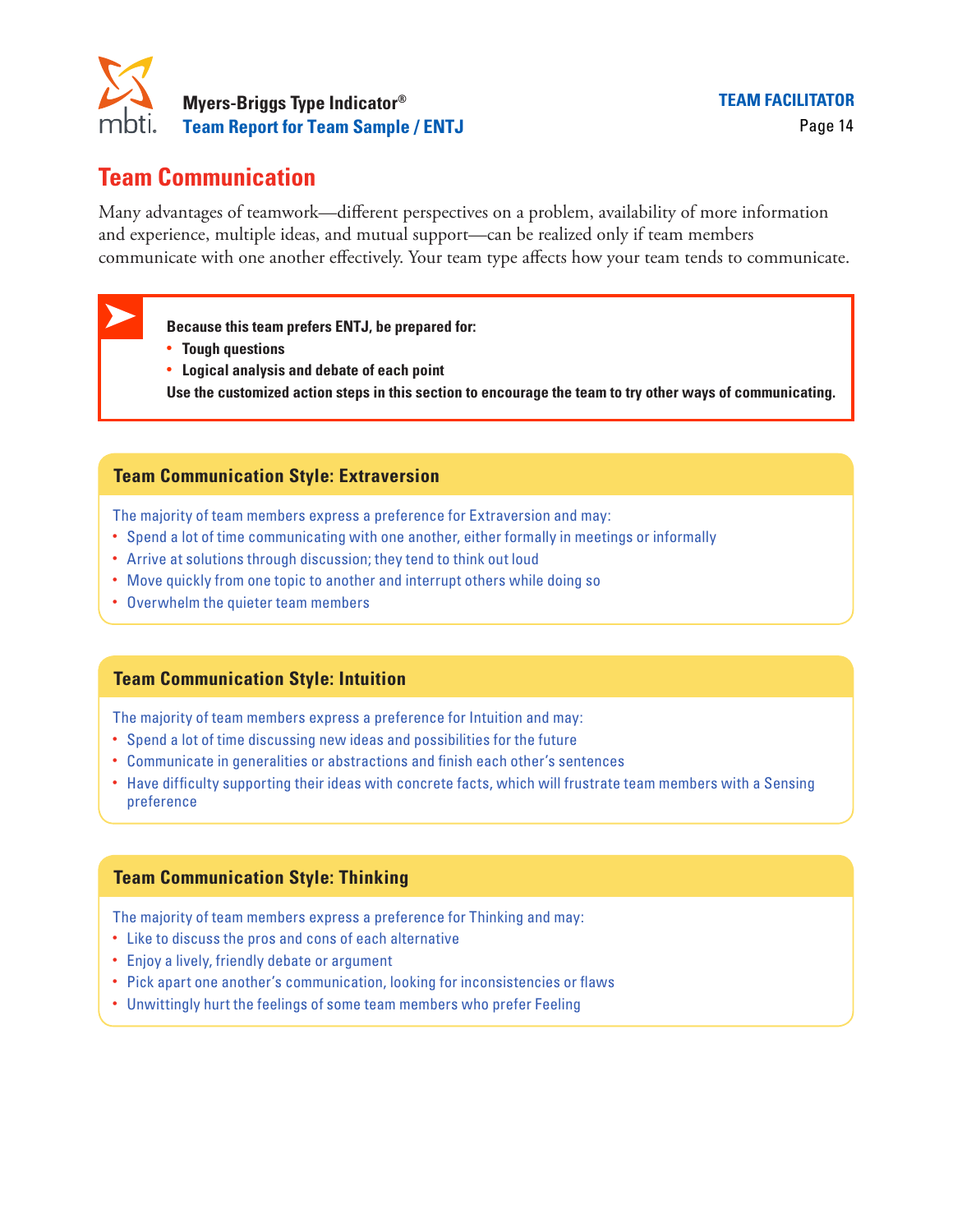

### **Team Communication Style: Judging**

The majority of team members express a preference for Judging and may:

- Want to communicate only enough information to make a quick decision
- Want to move systematically through the agenda, checking off topics as they go
- Express impatience if anyone brings up issues that might delay taking action

#### **Team Action Steps**

- } Make sure that those who prefer Introversion have an opportunity to speak, and when they do, don't interrupt.
- } Ask those who prefer Sensing to present facts or experiences that address the practicality of new ideas, including the realistic constraints under which the team must work.
- } Ask those who prefer Feeling how the team can enlist cooperation from others or improve cooperation within the team.
- } Ask those who prefer Perceiving if there is any more information that needs to be considered before a decision is made.

### **Your Individual Type and Communication**

**Personalized text about the team member's communication style prints here. The text is based on fourletter MBTI type.**

- **• Suggested action steps based on the team member's four-letter type print here.**
- **• You might ask each person to commit to following these suggestions and develop a plan for doing so. Perhaps pair up people on the team so that they can make "contracts" with each other. Check in occasionally for feedback and progress reports.**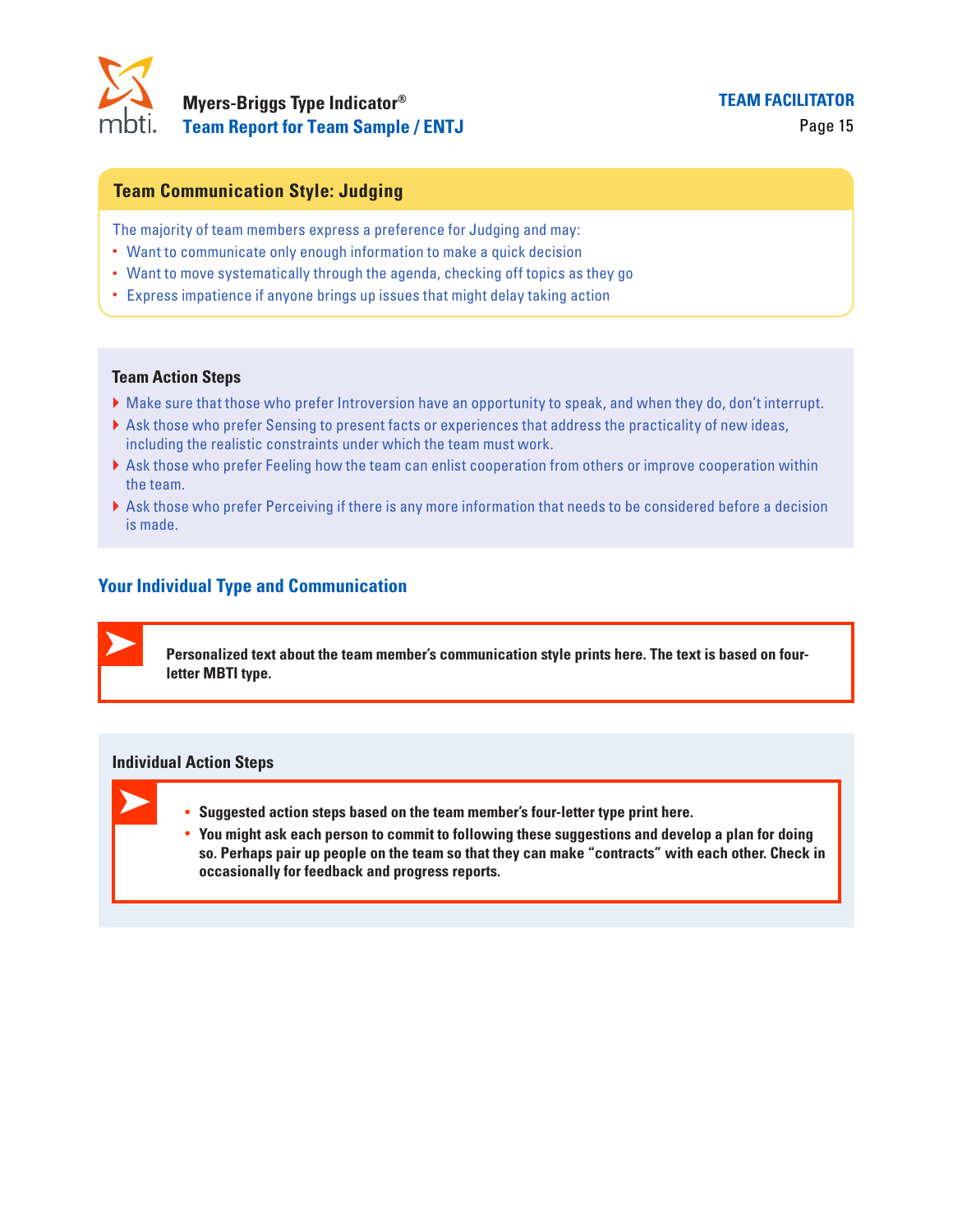

# **Team Conflict**

A certain amount of conflict can be expected on any team. The first step in addressing conflict is to identify possible sources. Tension or conflict can result from either similarities or differences among team members' preferences. Consider below whether some of your team's disagreements, either among team members or with people outside the team, may be due to how team members approach problems and tasks.

If understood and handled appropriately and constructively, conflict can be useful and even productive. It can provide an opportunity to learn how others approach problems and thus can increase creativity. Additionally, when conflict is resolved well, the result can be buy-in and consensus.

### **• If the team is experiencing a lot of conflict, revisit this section in a separate session when you can devote plenty of time to the topic. Set ground rules for what is appropriate communication and what constitutes constructive feedback. Start the session with tips on how to give and receive feedback.**

**• During discussions about conflict, encourage participants to use "I" statements. Making "I" statements can help team members avoid the pitfalls of stereotyping people of a different type, blaming problems on a teammate based on the teammate's type, and assigning motives to a person's behavior.** 

### **Conflict Source: Extraversion–Introversion Differences**

How much should team members interact and how much discussion do we need?

- **Extraverted** types probably will want to discuss most issues and to arrive at decisions by thinking out loud. They want to know what everyone is thinking. Tension may result if they feel that the Introverts are purposely withholding information, which may lead the Extraverts to question the Introverts' motives or commitment.
- **Introverted** types probably will want to think things through before discussing them. They want to be sure where they stand before they announce a decision. They may feel constantly interrupted and unable to get their work done because they are always being called to meetings or conversations with the Extraverts.

### **Conflict Source: Sensing–Intuition Differences**

Should the team emphasize experience and tradition, or new opportunities and possibilities?

- **Sensing** types probably will want to stick close to the facts and base decisions on their experience with what has worked in the past. They may believe that most ideas from the Intuitive types are unrealistic and not worth wasting time on.
- **Intuitive** types likely will want to identify new opportunities and possibilities and pursue them with enthusiasm. They may feel that the Sensing types quash their ideas, and therefore their motivation, before giving them a chance.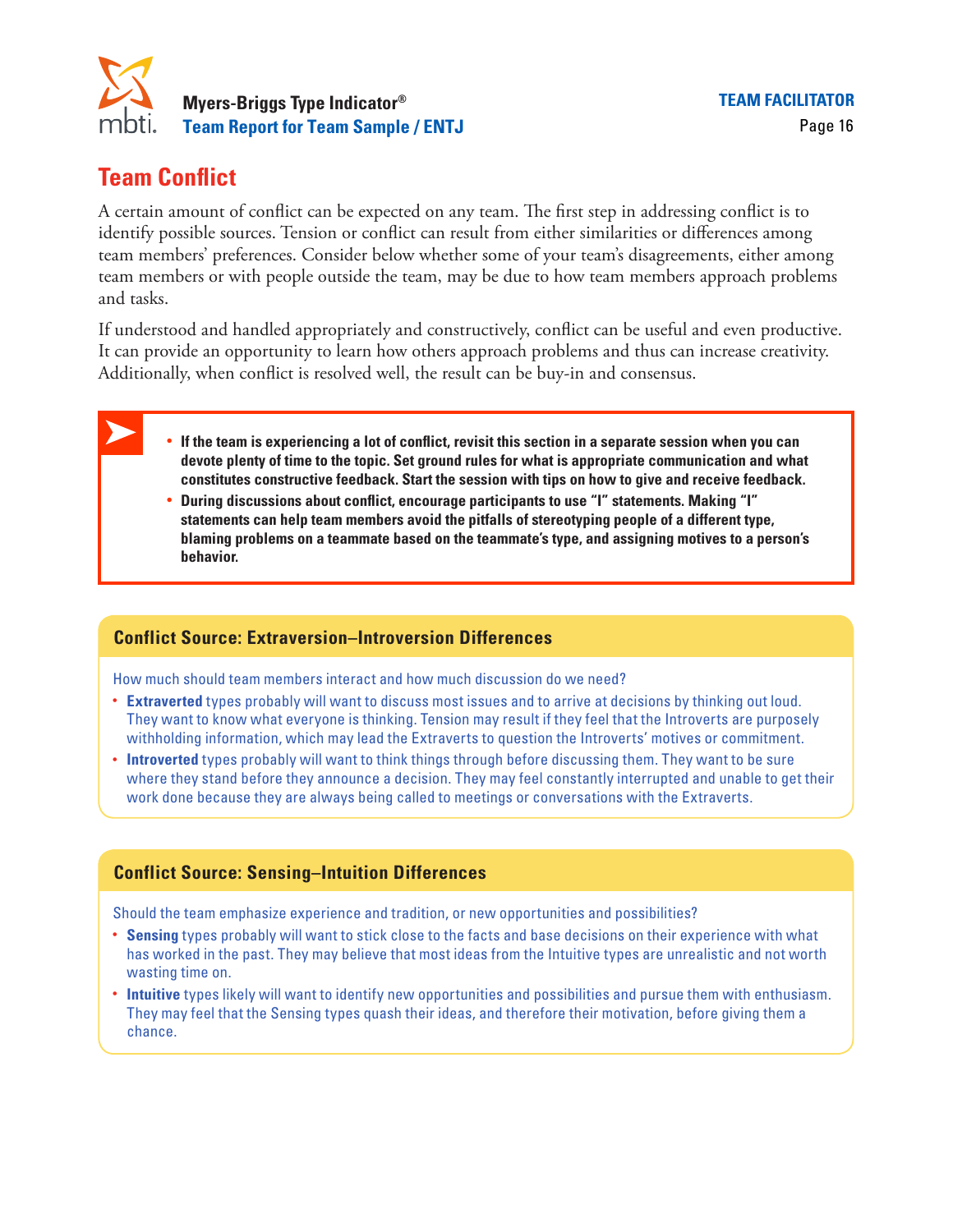

### **Conflict Source: Thinking–Feeling Differences**

Should the team make decisions by objectively weighing pros and cons, or by subjectively considering values and impact on others?

- **Thinking** types will want to make logical decisions based on sound and agreed-on principles that can be applied fairly and evenly. They may believe that the Feeling types are playing favorites or are unwilling to make the tough decisions needed.
- **Feeling** types prefer to make their decisions based on values—on what is most important to them or to others. They may perceive the Thinking types as cold or uncaring.

### **Conflict Source: Judging–Perceiving Differences**

How much scheduling and organization do we need to accomplish our tasks? How much information does the team need to make a decision?

- **Judging** types will want to get things decided, organized, and scheduled right away. They like to plan the work and work the plan. They may see the Perceiving types as wishy-washy, indecisive, and unorganized.
- **Perceiving** types prefer to work at their own pace, which sometimes means finishing in a burst of energy at the last minute. They like to hold off on decisions to make sure they have all the necessary information. They may see the Judging types as controlling. **by example will want to make logical decisions based on sound and agreed-on principles that can be a<br>devenly. They may believe that the Feeling types are playing favorites or are unwilling to make the<br>cisions mediad.<br>
<b>So**

#### **Team Action Steps**

- } Adopt an attitude of respect and appreciation for the other members of your team.
- } Review the four potential sources of conflict and discuss whether they are causing tension, conflict, or stress on the team.
- In discussing any conflict, be open and honest yet calm about your thoughts and feelings. Invite feedback from others, and then listen carefully to what they have to say.

### **Your Individual Type and Conflict**

- **• Personalized text prints here, including four questions that ask the individual to determine whether the preferences in the person's four-letter type.** 
	- **• Group activity option: Divide participants into type-alike groups. Ask the groups to answer the questions and discuss the answers. Then have them share their discussion with the whole team.**

- } Reflect further on the questions above and consider any adverse impact on the team.
- } If you are not sure of your impact, ask for feedback from the team or from a trusted team member.
- } Choose one or more team members whose preferences are different from yours and discuss any tensions or conflicts resulting from your different styles.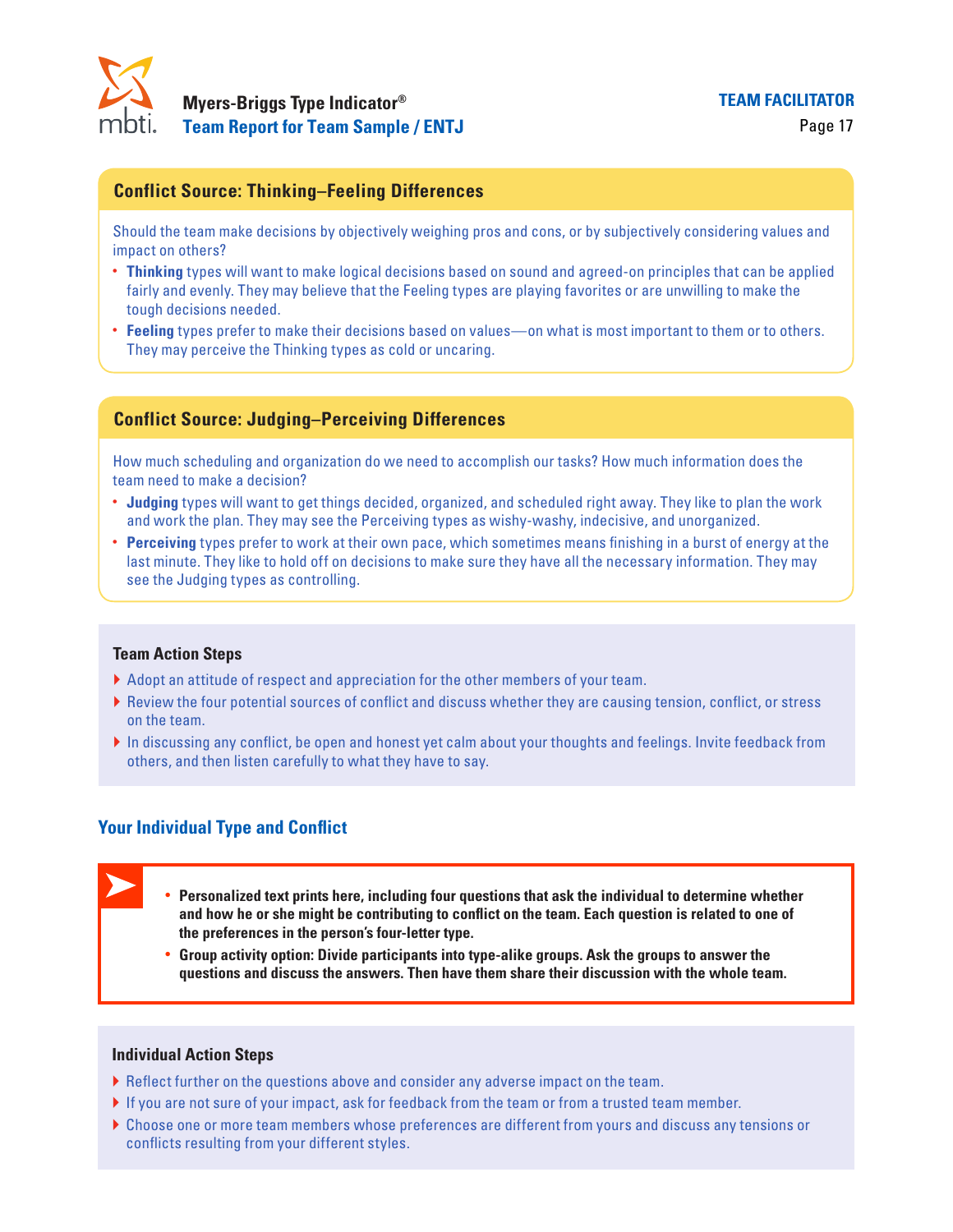

# **Similarity/Diversity on Your Team**

The degree of type similarity or diversity on a team can affect the team's performance. Your ENTJ team is neither very similar nor very diverse but rather falls somewhere in between.\* Team members may take a similar approach to some problems but differ in their approach to others. It depends on which preferences are being called upon by the task. Team similarity/diversity affects two aspects of performance: the *process,* or *how* your team goes about performing its tasks; and the *outcome,* or how well it performs its tasks. Teams like yours may find that the strengths and blind spots associated with an ENTJ team are sometimes, but not always, applicable.

**Because this is a mixed team that is neither highly diverse nor highly similar:+**

- **• Point it out if you see cliques within the team. If so, suggest that team members experiment working with other team members with whom they don't typically interact as much.**
- **• Discuss how the team capitalizes on each member's strengths and works around blind spots. Mixed teams such as this one sometimes find that several of the blind spots associated with the team's type do not apply because the variety of types on the team helps compensate for blind spots.**
- **• Spend extra time on the action steps customized for this mixed team.**

### **Process**

Your team falls in the middle of the similarity/diversity continuum. Some team members may tend to:

- Be open with certain team members but more cautious with others
- Mediate to help team members of different types understand one another
- Share similar values with at least some other members of the team
- Feel comfortable with, understand, and get along with most other team members
- Believe their opinions can influence at least some of their teammates
- Support the ideas of others and feel appreciated most of the time
- Form cliques or subgroups with team members who share their type preferences

### **Outcome and Performance**

Because your team has a mix of both similar and diverse types, team members may tend to:

- Finish some tasks quickly but struggle with others
- Make good use of team resources, identifying and using the talents of the right person for the task
- Produce either conventional or original solutions to problems, depending on the task
- Produce somewhat more limited or constrained solutions than do highly dissimilar teams

<sup>\*</sup> Team similarity/diversity is determined by comparing whole types on the team. It is based on research in communication style and psychological type.

<sup>+</sup> The discussion in this section and determination of team similarity/diversity is based in part on the Communication Adjustment Index developed by Flavil Yeakley. See Yeakley, F. R. (1983). Implications of communication style research for psychological type theory. *Research in Psychological Type, 6,* 5–23.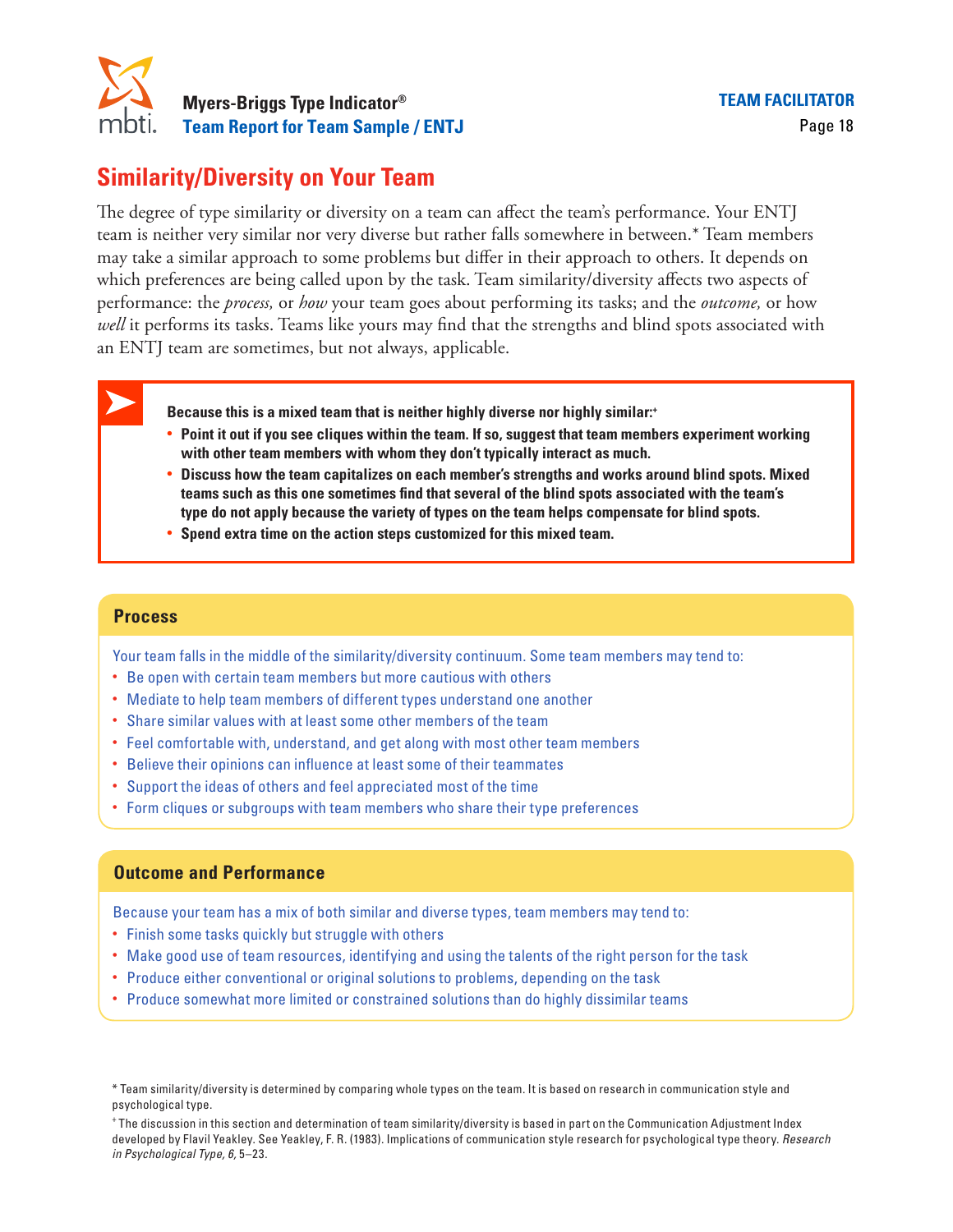

### **Team Action Steps**

The key to achieving positive outcomes with a mixed team is to make effective use of similarities and differences during the process phase:

- } Discuss the team members' individual type descriptions and note how each type's strengths can be an asset to the team.
- } Work to avoid the formation of subgroups composed of those whose types are similar; make sure there is a mix of types in all subgroups.
- } Choose a team member whose type is opposite to the team's type to review the team's decision or product before it is released.
- } Try brainstorming solutions individually before coming together as a team.
- } Identify a team member whose particular skill is consensus building or group process and have him or her facilitate meetings. If that doesn't work, or if no team member is willing to assume this role, consider using an outside facilitator.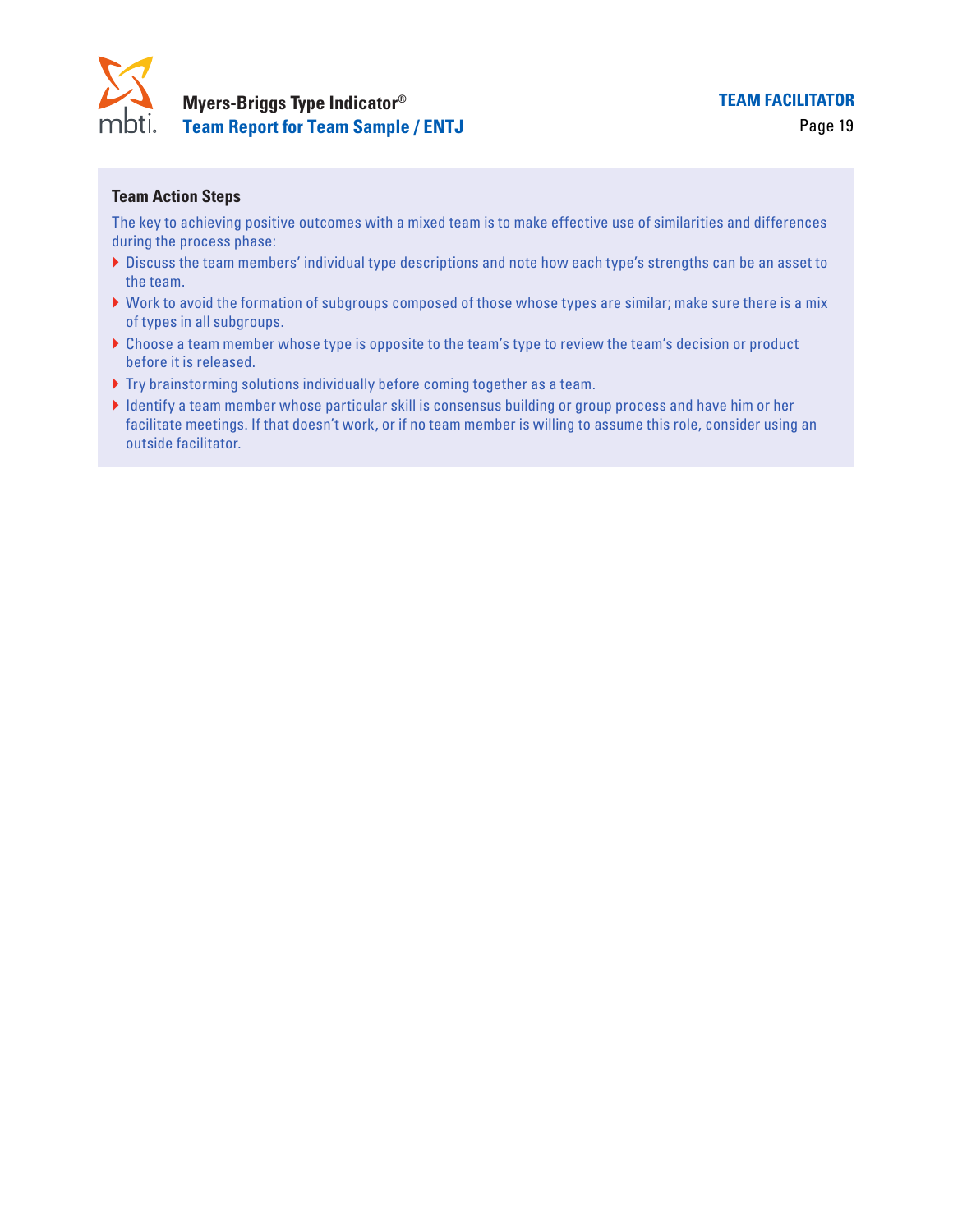

# **Organizational Influences on Your Team**

It is likely that your team behaves like an ENTJ team and the description of your team's strengths and blind spots provided earlier in this report fits fairly well. Additional factors, however, may influence the extent to which your team behaves like an ENTJ team. Three factors are discussed next.

### **Organizational Culture**

Organizational cultures offering a lot of freedom around how tasks are performed increase team members' opportunity to use their various type preferences. If you work in such an environment, your team will be able to exercise its natural ENTJ preferences. Alternatively, if the organizational culture is rigid and requires behaviors that are not natural for an ENTJ team, not all the strengths and blind spots in the ENTJ team description may fit. If your team operates for too long in a culture that does not allow the expression of its members' type preferences, stress or inefficiency may result.

**Don't allow any discussion of organizational culture to devolve into a complaint session; discourage "If only the organization…" statements. Keep the focus on identifying possible mismatches between the team type and the organizational culture and then help the team problem-solve.**

### **Team Task**

The extent to which your team behaves like an ENTJ team also may depend on the kind of work for which the team is responsible. If the task currently assigned to your team is very specific, can be completed over a short time period, and requires behaviors that are associated with opposite type preferences, then the ENTJ description of strengths and blind spots may not fit for your team *at this particular time.* After your team moves on to another assignment, especially if the task is a closer fit for team members' natural preferences, more aspects of the team's type description may fit. Which your team behaves like an ENTT geann. Three tactors are ustcussed next.<br> **Coording Culture**<br> **Coording a** lot of freedom around how tasks are performed increase<br>
opporating to use their various type preferences. If y

**If the team has been working for a long time on tasks that require behaviors associated with opposite preferences, have the team members identify:**

**• How they can celebrate success in a way that is compatible with their team type**

### **Leadership**

The extent to which your team behaves as an ENTJ team also may depend on the personality type of the team leader. If the team leader's type is very different from your ENTJ team type, he or she may influence the team to use different preferences. If that happens, some of the strengths and blind spots for an ENTJ team listed earlier in this report may not fit.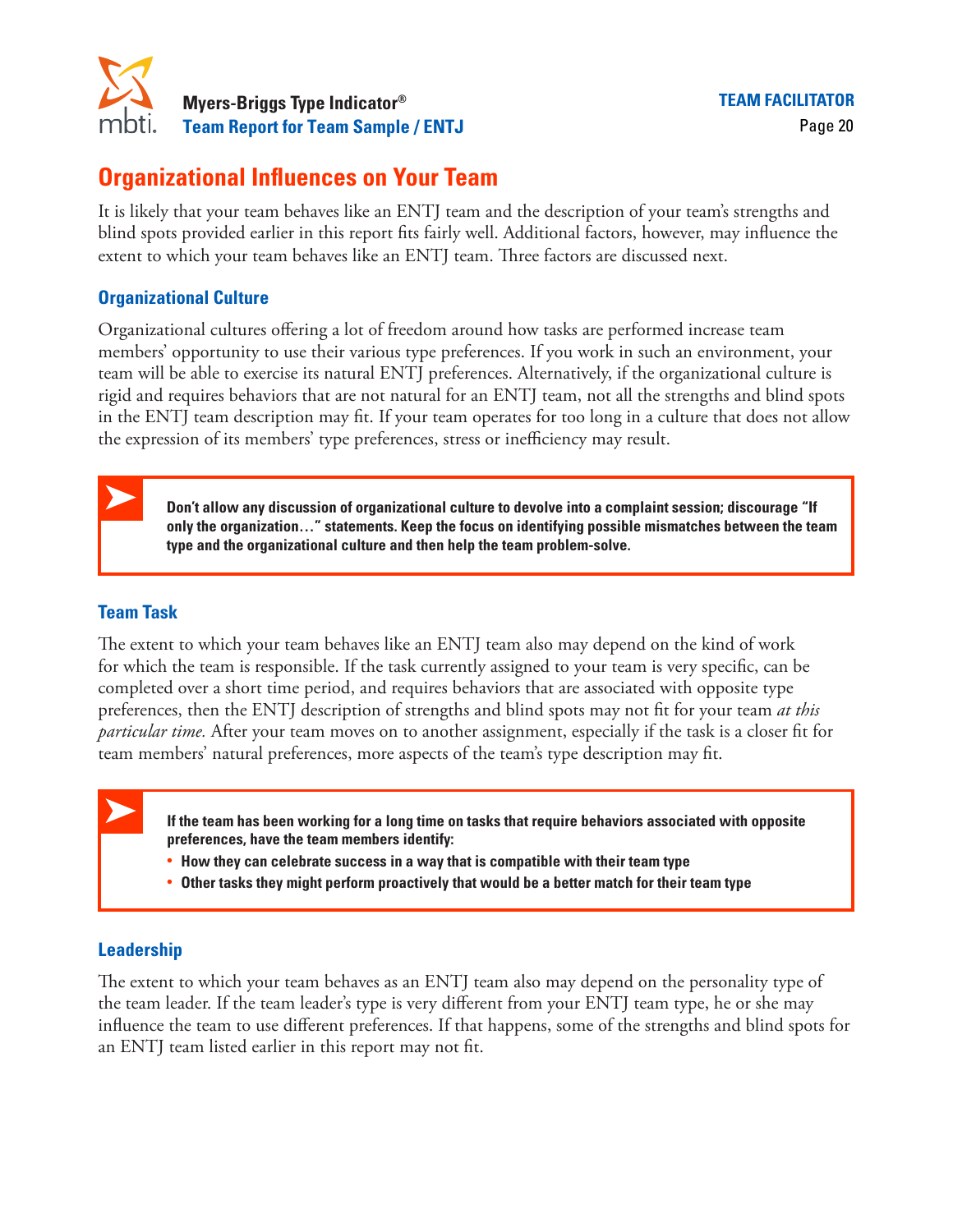

**If a fair amount of trust exists between the team members and the leader, you might ask the team leader how the team frustrates him or her and also ask the team to give feedback to the leader as to what he or she could do differently to be more effective with this team.**

#### **Team Action Steps**

- } Discuss how your organization's culture fits with your ENTJ team type. What are the similarities and differences and what effect does each have on your team's performance?
- Itst some of the behaviors required to complete the work your team does. Are those behaviors consistent with your ENTJ team type? If not, what preferences are required by the tasks that the team performs? **•• Each team show your organization's culture fits with your ENTJ team type. What are the similarities and<br>mences and what effect does each have on your team's performance?<br>The of the behaviors required to complete the**
- } Compare the type of the team leader with the team type. Review similarities and differences and discuss the effect of each on team performance.
- } What can the team do to encourage each member to express his or her natural preferences?

### **Action Plan for Your Team**

**Use the charts as a template for helping the team identify specific actions to take after the session.**

- **• The team should commit to goals to work toward with corresponding action steps, plus dates for reporting progress as a way to ensure accountability.**
- **organizational objectives—actions needed to reach those goals, and a date to discuss progress with the team.**

Use the chart to make explicit your team's plan for working together better. In a group discussion, choose team goals. In the chart, list the goals and the actions the team will take to achieve each one. Briefly describe metrics that will be used to indicate success. Set a date to discuss team progress.

| <b>Team Goals</b> | <b>Actions Needed</b> | <b>What Will Success</b><br><b>Look Like?</b> | <b>Date to Discuss</b><br><b>Progress</b> |
|-------------------|-----------------------|-----------------------------------------------|-------------------------------------------|
|                   |                       |                                               |                                           |
|                   |                       |                                               |                                           |
|                   |                       |                                               |                                           |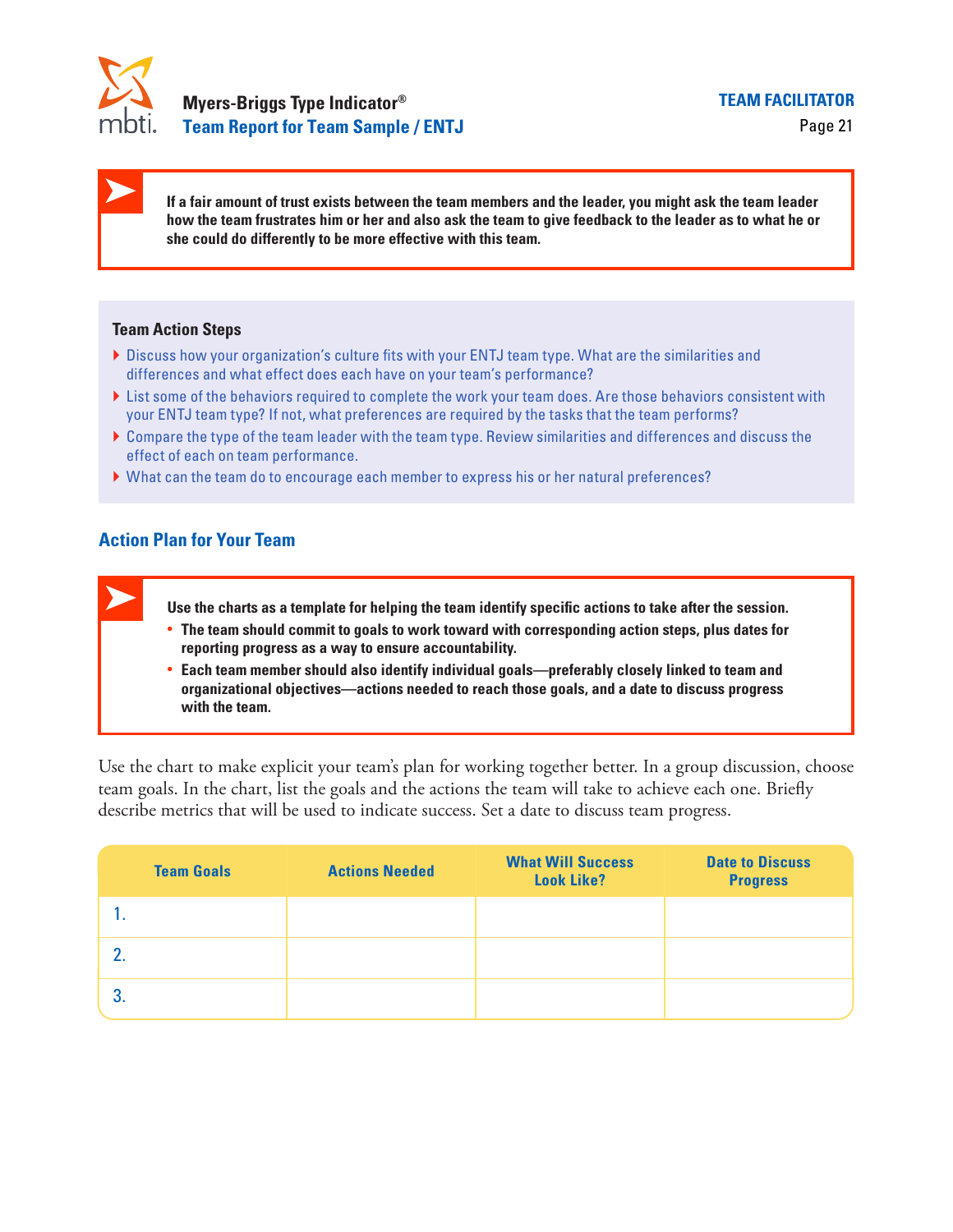

### **Your Individual Action Plan**

Complete a plan for yourself as well. Think of goals you could achieve that would help you be an even more effective team member. In the chart, write your goals, actions to take to achieve them, and how you will know you are succeeding. Set a date for discussing your progress with the team or with a coach.

|    | <b>My Goals</b> | <b>Actions I Will Take</b> | <b>What Will Success</b><br><b>Look Like?</b> | <b>Date to Discuss</b><br><b>My Progress</b> |
|----|-----------------|----------------------------|-----------------------------------------------|----------------------------------------------|
|    |                 |                            |                                               |                                              |
|    |                 |                            |                                               |                                              |
| 3. |                 |                            |                                               |                                              |

Ask yourself these additional questions:

- Are my individual goals in line with those of the team?
- Are the goals I listed realistic within the time period?
- What kind of help or resources do I need to achieve my goals?
- How can I help others on the team achieve their goals?
- How will I reward myself when I achieve my goals?

For more than 60 years, the MBTI tool has helped millions of people throughout the world gain a deeper understanding of themselves and how they interact with others and improve how they communicate, work, and learn. Visit www.cpp.com to discover practical tools for lifetime learning and development.